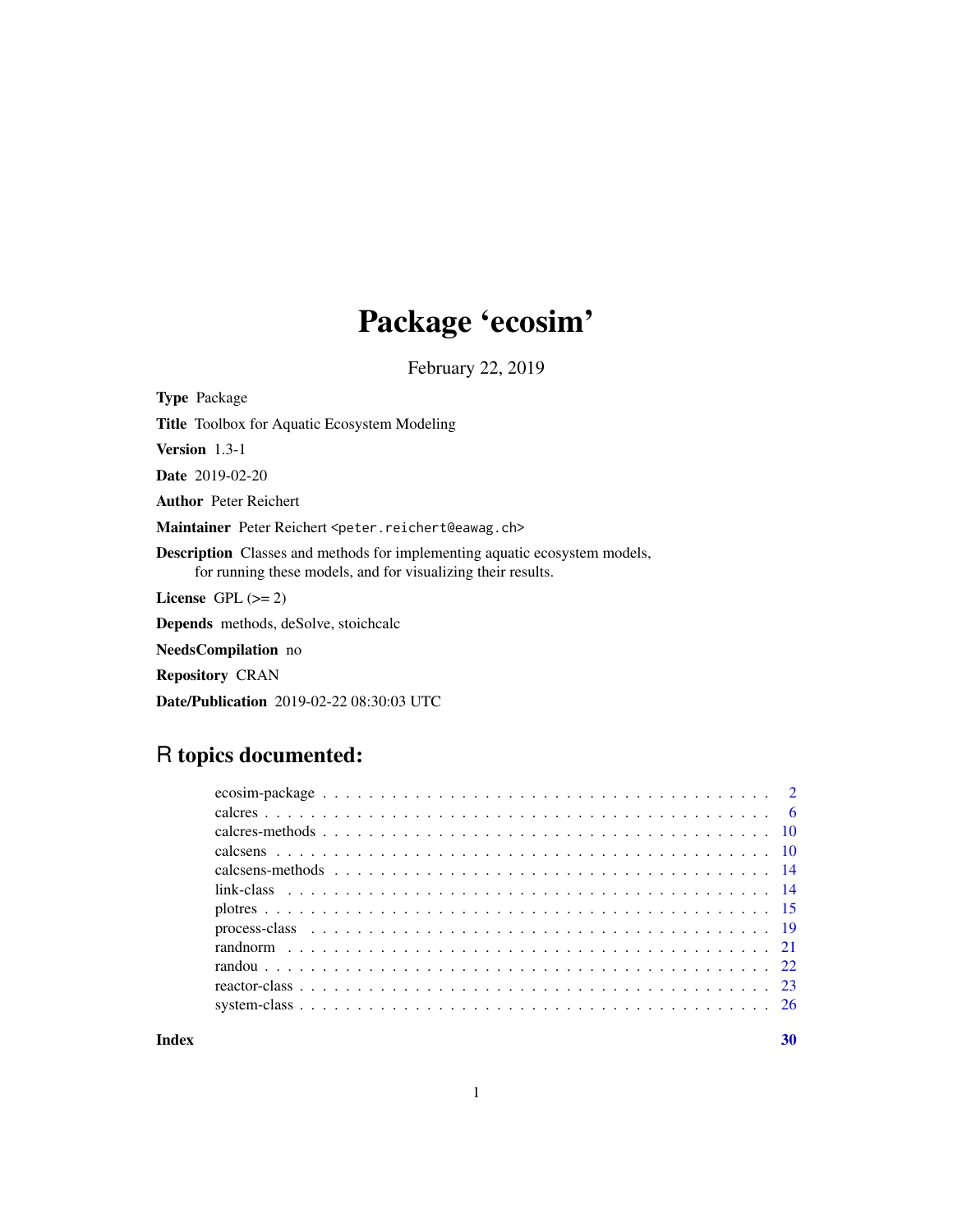#### **Description**

Classes and methods for implementing aquatic ecosystem models, for running these models, and for visualizing their results.

Models are built by constructing objects of the classes

```
process-class,
reactor-class,
link-class,
system-class.
```
A transformation processes ([process-class](#page-18-1)) is defined by a process rate (expression describing the dependence of the rate on substance or organism concentrations and external influence factors) and stoichiometric coefficients that describe how the rate affects different substances or organisms. It is recommended to calculate the stoichiometric coefficients with the function calc, stoich, coef of the package [stoichcalc](#page-0-0) from substance and organism compositions. The output of this function can directly be used for the process definition. A reactor ([reactor-class](#page-22-1)) describes a well-mixed compartment of the environment (or of a laboratory system). For each reactor, inflow, outflow, substance and organism input and transformation processes can be defined. A link ([link-class](#page-13-1)) describes advective and/or diffusive exchange of substances and/or organisms between well-mixed reactors. Finally, a system ([system-class](#page-25-1)) consists of a single reactor or a set of isolated or linked reactors and can be used to describe a community or meta-community model of an ecosystem and the biogeochemical cycles.

Once a model is described by an object of the class system ([system-class](#page-25-1)), simulations can be performed using the member function

# [calcres](#page-5-1).

This function integrates the system of ordinary differential equations numerically using the function [ode](#page-0-0) of the package [deSolve](#page-0-0) and produces time series of the volumes and substance and organisms concentrations as a R matrix. The results can be visualized with arbitrary R functions or a summary of all results can be produced with the function

# [plotres](#page-14-1).

Similarly, sensitivity analyses can be performed with the member function

# [calcsens](#page-9-1).

This function produces a list of lists of output matrices of the format produced by [calcres](#page-5-1). The function [plotres](#page-14-1) is also able to deal with this slightly more complex output format.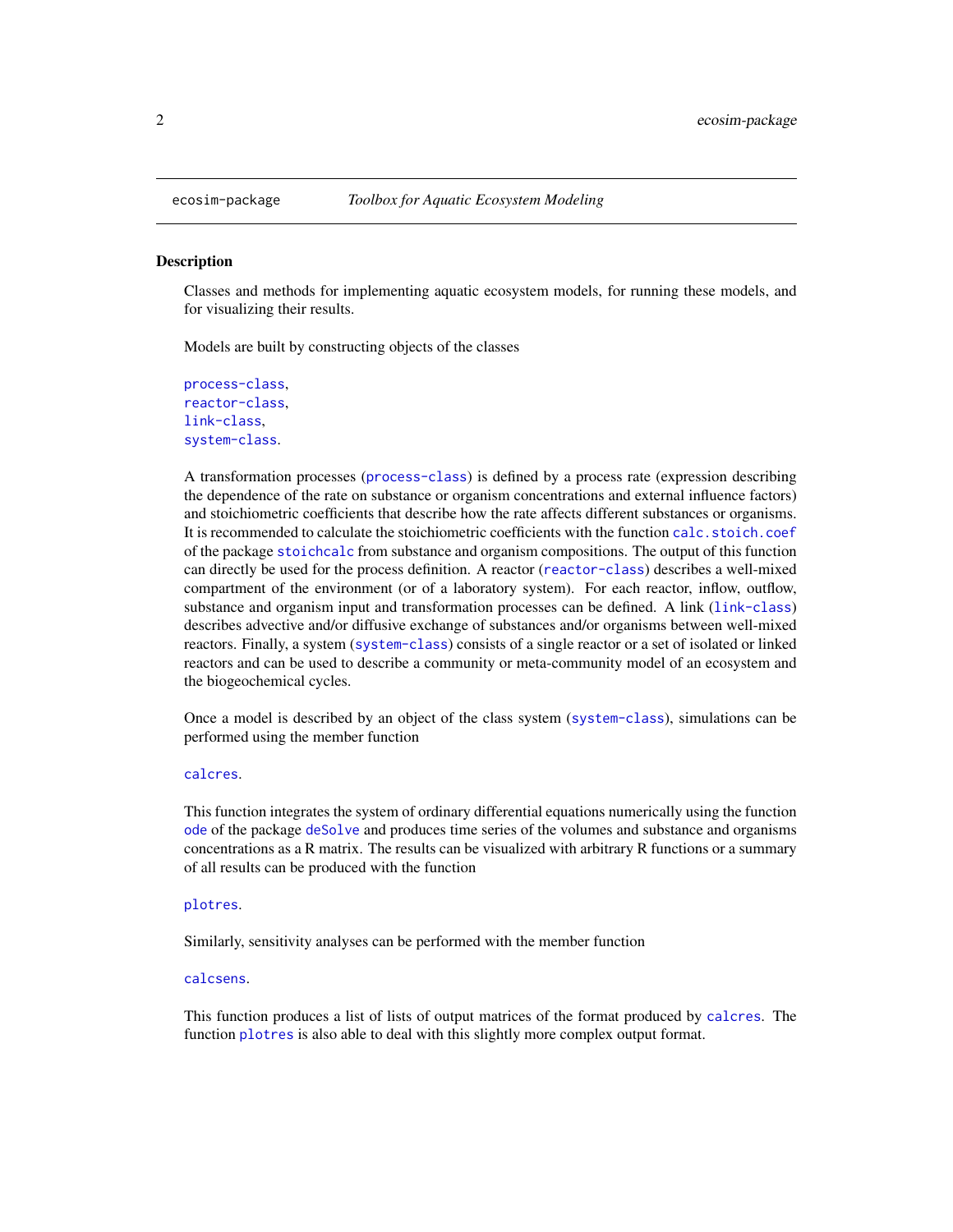# <span id="page-2-0"></span>ecosim-package 3

To propagate stochasticity and uncertainty to the results, stochastic parameter time series can be generated with the function

# [randou](#page-21-1)

and parameter samples can be sampled with the function

#### [randnorm](#page-20-1)

to get a sample from the predictive distribution by Monte Carlo simulation. Again, the results can be plotted with the function [plotres](#page-14-1).

# Details

| Package: | ecosim              |
|----------|---------------------|
| Type:    | Package             |
| Version: | $1.3 - 1$           |
| Date:    | 2019-02-20          |
| License: | $GPL (=2)$          |
| Depends: | deSolve, stoichcalc |

#### Note

The following demos are available:

lakemodel simple lakemodel\_intermediate lakemodel\_complex rivermodel\_simple rivermodel\_complex

# Author(s)

Peter Reichert

Maintainer: Peter Reichert <peter.reichert@eawag.ch>

# References

Omlin, M., Reichert, P. and Forster, R., Biogeochemical model of lake Zurich: Model equations and results, Ecological Modelling 141(1-3), 77-103, 2001.

Reichert, P., Borchardt, D., Henze, M., Rauch, W., Shanahan, P., Somlyody, L. and Vanrolleghem, P., River Water Quality Model no. 1 (RWQM1): II. Biochemical process equations, Water Sci. Tech. 43(5), 11-30, 2001.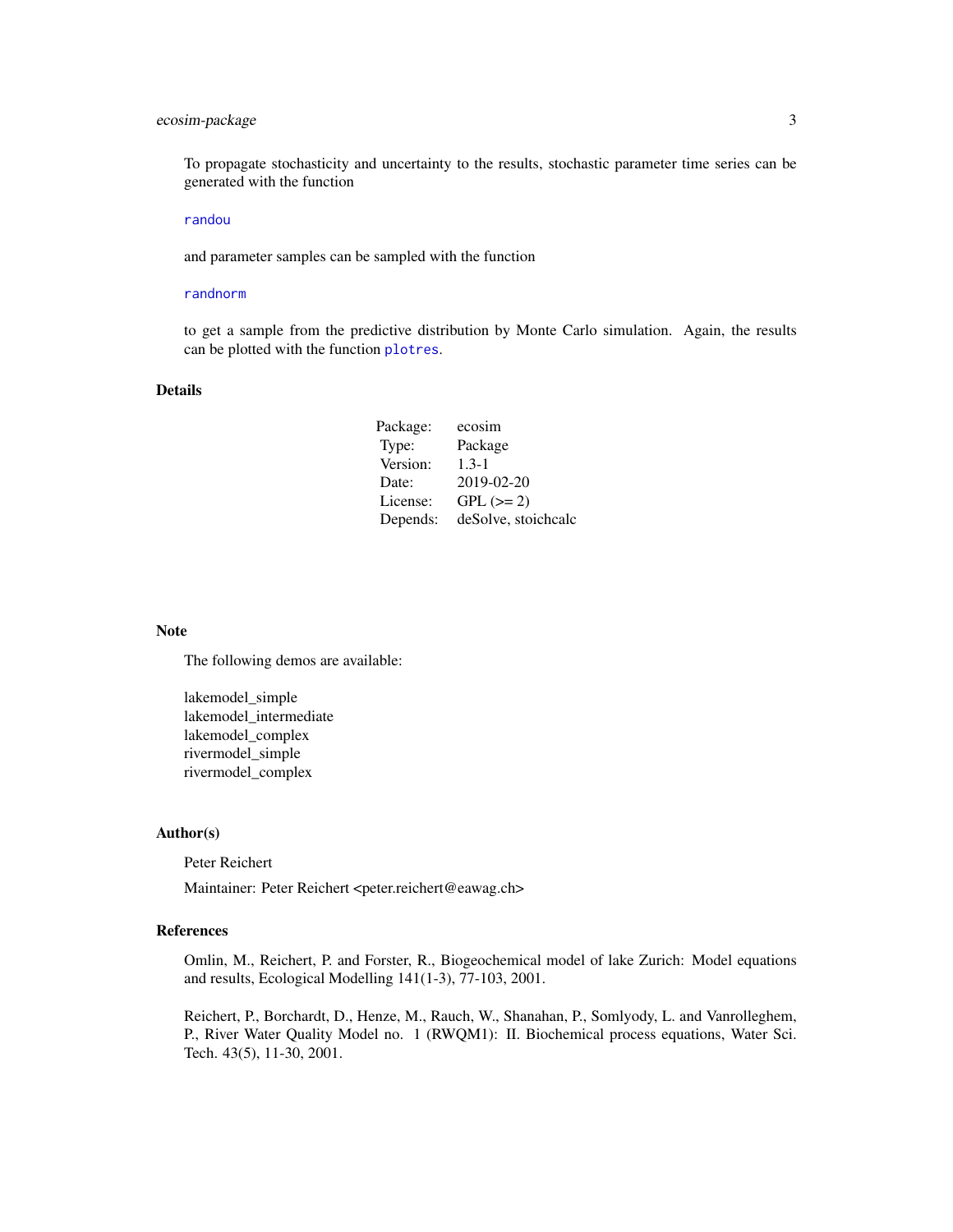<span id="page-3-0"></span>Reichert, P. and Schuwirth, N., A generic framework for deriving process stoichiometry in environmental models, Environmental Modelling & Software, 25, 1241-1251, 2010.

Soetaert, K., Petzoldt, T., and Woodrow Setzer, R. Solving differential equations in R: Package deSolve. Journal of Statistical Software, 33(9), 2010.

Soetaert, K., Cash, J., and Mazzia, F. Solving Differential Equations in R. Springer, Heidelberg, Germany. 2012.

# See Also

[deSolve](#page-0-0), [stoichcalc](#page-0-0),

```
# Definition of parameters:
# =========================
param <- list(k.gro.ALG = 1, # 1/d
                 k.gro.ZOO = 0.8, # m3/gDM/d
                k.gro.Z00 = 0.8, \# \text{m3/gDM/d}<br>k.death.ALG = 0.4, \# \text{1/d}k. death. Z00 = 0.08, # 1/dK.HPO4 = 0.002, # gP/m3Y. Z00 = 0.2, # gDM/gDMalpha.P.ALG = 0.002, # gP/gDMA = 8.5e+006, # m2
                h.epi = 4, #mQ. in = 4, # m3/sC.ALG.ini = 0.05, # gDM/m3<br>C.Z00.ini = 0.1, # gDM/m3C.ZOO.ini = 0.1, # gDM/m<br>C.HPO4.ini = 0.02, # gP/m3
                C.HPO4.ini = 0.02, # gP/m3<br>C.HPO4.in = 0.04) # gP/m3C.HPO4.in = 0.04# Definition of transformation processes:
# =======================================
# Growth of algae:
# ----------------
gro.ALG < -new(Class = "process",name = "Growth of algae",
                rate = expression(k.gro.ALG
                                    *C.HPO4/(K.HPO4+C.HPO4)
                                    *C.ALG,
                stoich = list(C.ALG = expression(1), # gDM/gDMC.HPO4 = expression(-alpha.P.ALG))) # gP/gDM
# Death of algae:
# ---------------
death.ALG <- new(Class = "process",
```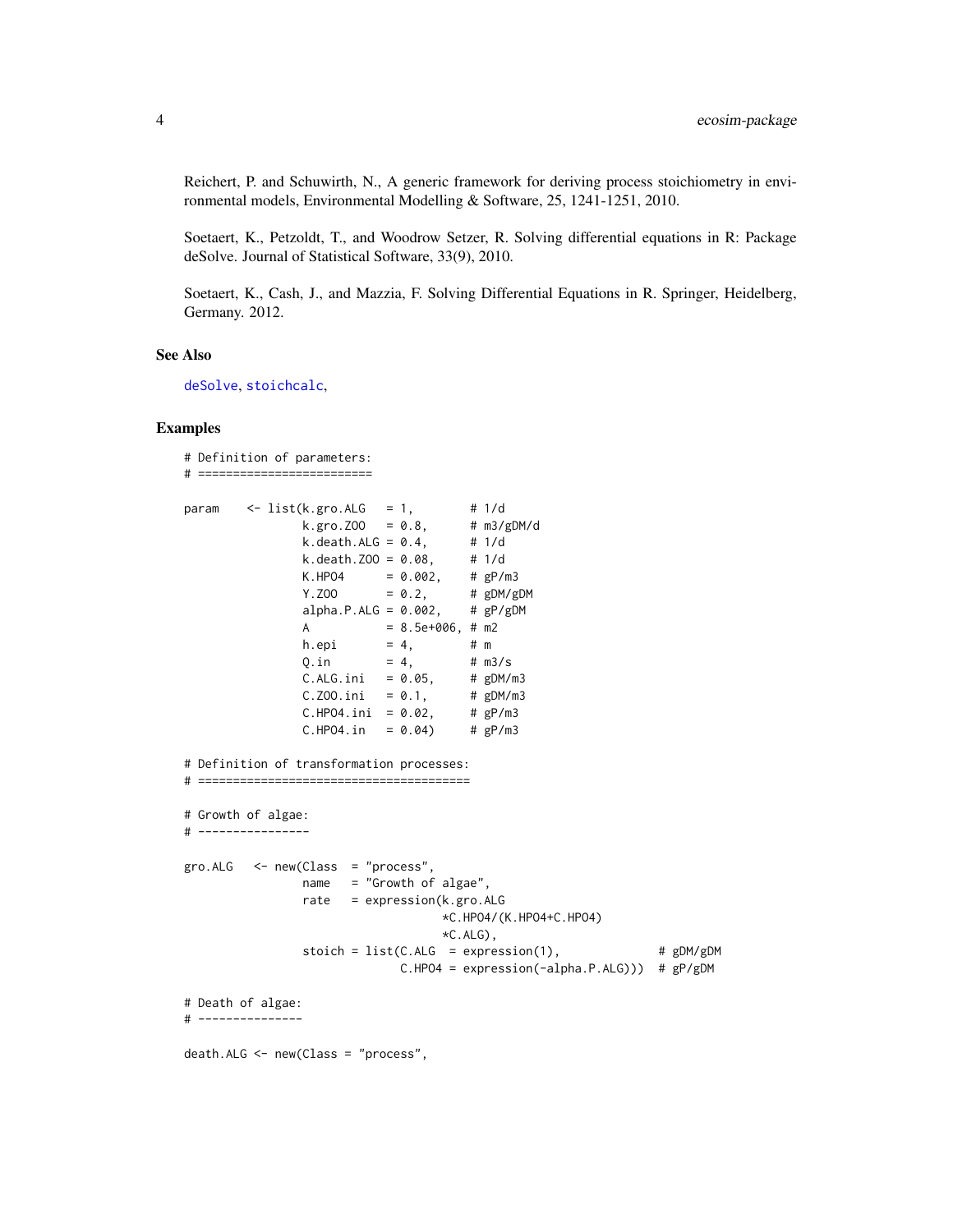```
name = "Death of algae",
               rate = expression(k.death.ALG*C.ALG),
               stoich = list(C.ALG = expression(-1))) # gDM/gDM# Growth of zooplankton:
# ----------------------
gro.ZOO <- new(Class = "process",
               name = "Growth of zooplankton",
               rate = expression(k.gro.ZOO
                                 *C.ALG
                                 *C.ZOO),
               stoich = list(C.200 = expression(1), # gDM/gDMC.ALG = expression(-1/Y.Z00)) # gP/gDM# Death of zooplankton:
# ---------------------
death.ZOO <- new(Class = "process",
               name = "Death of zooplankton",
               rate = expression(k.death.ZOO*C.ZOO),
               stoich = list(C.Z00 = expression(-1))) # gDM/gDM# Definition of reactor:
# ======================
# Epilimnion:
# -----------
epilimnion <-
   new(Class = "reactor",
      name = "Epilimnion",
      volume.ini = expression(A*h.epi),
      conc.pervol.ini = list(C.HPO4 = expression(C.HPO4.ini), # gP/m3
                            C.ALG = expression(C.ALG.ini), # gDM/m3<br>C.Z00 = expression(C.Z00.ini)), # gDM/m3C.Z00 = expression(C.Z00.ini)),inflow = expression(Q.in*86400), # m3/d
      inflow.conc = list(C.HPO4 = expression(C.HPO4.in),
                            C.ALG = 0,C.Z00 = 0,
      outflow = expression(Q.in*86400),
      processes = list(gro.ALG,death.ALG,gro.ZOO,death.ZOO))
# Definition of system:
# =====================
# Lake system:
# ------------
system <- new(Class = "system",
            name = "Lake",reactors = list(epilimnion),
            param = param,
```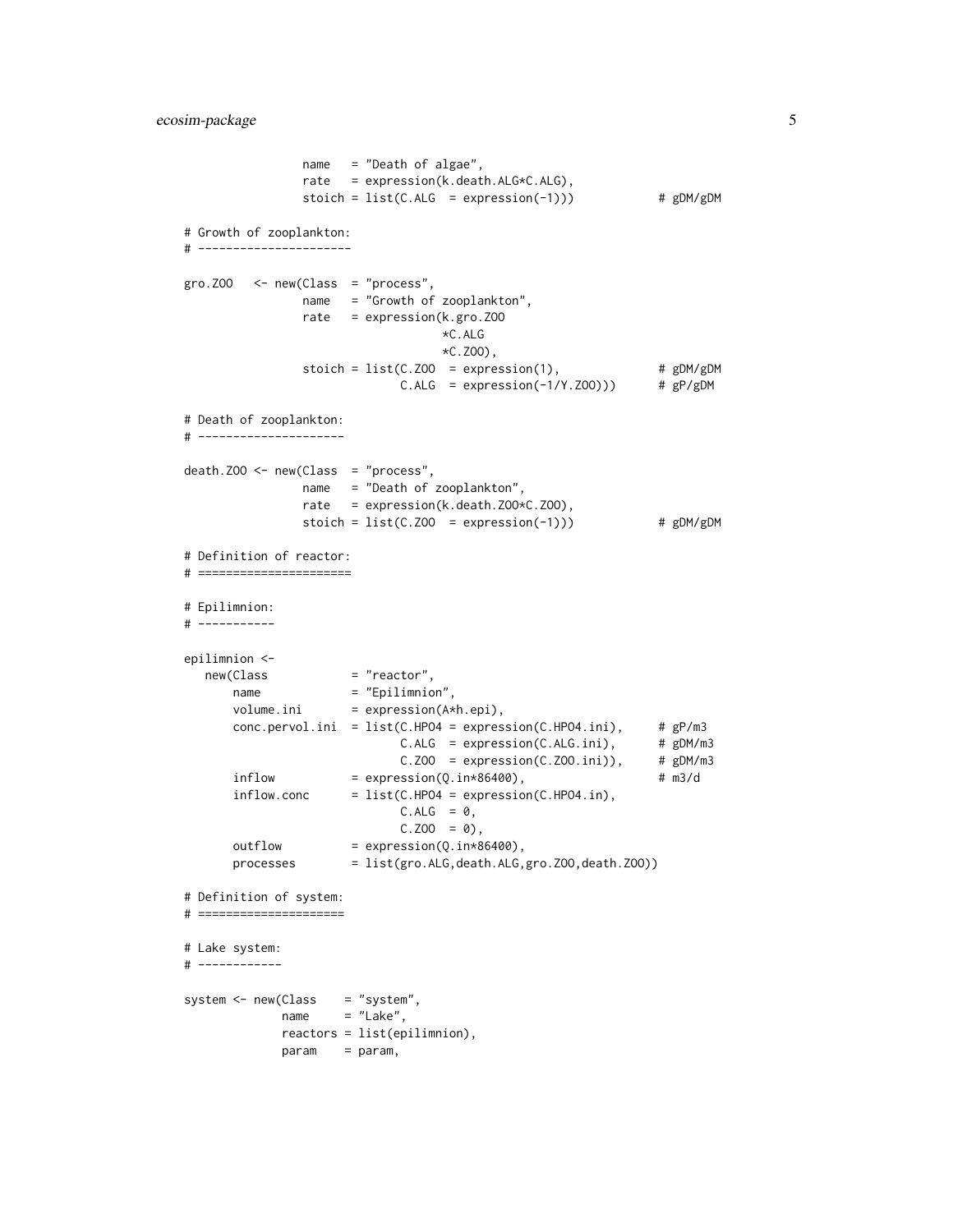```
6 calcres and the contract of the calcres of the calcres of the calcres of the calcres of the calcres of the calcres of the calcres of the calcres of the calcres of the calcres of the calcres of the calcres of the calcres
```

```
t.out = seq(0, 365, by=1))# Perform simulation:
# ===================
res <- calcres(system)
# Plot results:
# =============
plotres(res) # plot to screen
plotres(res,file="ecosim_example_plot1.pdf") # plot to pdf file
plotres(res, colnames=c("C.ALG", "C.ZOO")) # plot selected variables
plotres(res, colnames=list("C.HPO4",c("C.ALG", "C.ZOO")))
plotres(res[1:100,], colnames=list("C.HPO4",c("C.ALG", "C.ZOO"))) # plot selected time steps
plotres(res = res, # plot to pdf file
       colnames = list("C.HPO4",c("C.ALG","C.ZOO")),
       file = "ecosim_example_plot2.pdf",
       width = 8,height = 4)
# Perform sensitivity analysis:
# =============================
res.sens <- calcsens(system,param.sens=c("k.gro.ALG","k.gro.ZOO"))
# Plot results of sensitivity analysis:
# =====================================
plotres(res.sens) # plot to screen
plotres(res.sens,file="ecosim_example_plot3.pdf") # plot to pdf file
```
<span id="page-5-1"></span>calcres *Performs a Simulation of the Model Passed as the Argument*

# Description

Calculates a dynamic solution of the model defined by the argument and returns a numeric matrix with the volumes and substance and organism concentrations of all reactors at all points in time.

This function integrates the system of ordinary differential equations numerically using the function [ode](#page-0-0) of the package [deSolve](#page-0-0). The results can be visualized with arbitrary R functions or a summary of all results can be produced with the function

[plotres](#page-14-1).

<span id="page-5-0"></span>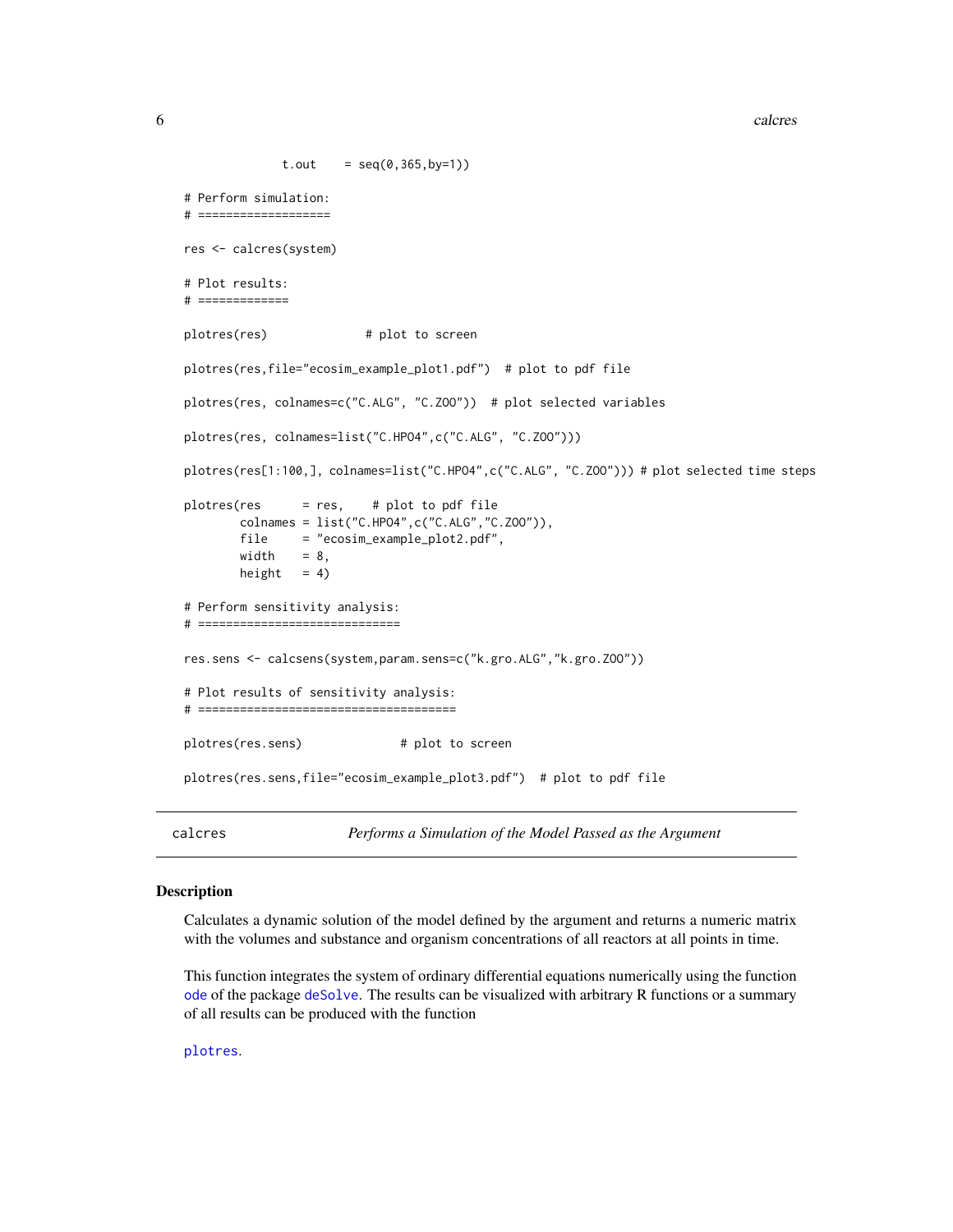# <span id="page-6-0"></span>calcres  $\sim$  7

# Usage

calcres(system,method="lsoda",...)

# Arguments

| system   | Object of type system-class that defines the model.                                                                                                                                                                                                                                                                                                                                        |
|----------|--------------------------------------------------------------------------------------------------------------------------------------------------------------------------------------------------------------------------------------------------------------------------------------------------------------------------------------------------------------------------------------------|
| method   | Integration algorithm to be used for numerically solving the system of ordi-<br>nary differential equations. Available algorithms: "Isoda", "Isode", "Isodes",<br>"lsodar", "vode", "daspk", "euler", "rk4", "ode23", "ode45", "radau", "bdf",<br>"bdf_d", "adams", "impAdams", "impAdams_d". See function ode of the pack-<br>age deSolve for more details on the integration algorithms. |
| $\ddots$ | Further arguments are passed to the solver. See function ode of the package<br>deSolve for more details on the integration algorithms and their control param-<br>eters.                                                                                                                                                                                                                   |

# Value

The function returns a numeric matrix with the volumes and concentrations of substances and organisms of all reactors (columns) for all points in time (rows)

#### Author(s)

Peter Reichert <peter.reichert@eawag.ch>

# References

Omlin, M., Reichert, P. and Forster, R., Biogeochemical model of lake Zurich: Model equations and results, Ecological Modelling 141(1-3), 77-103, 2001.

Reichert, P., Borchardt, D., Henze, M., Rauch, W., Shanahan, P., Somlyody, L. and Vanrolleghem, P., River Water Quality Model no. 1 (RWQM1): II. Biochemical process equations, Water Sci. Tech. 43(5), 11-30, 2001.

Reichert, P. and Schuwirth, N., A generic framework for deriving process stoichiometry in environmental models, Environmental Modelling & Software, 25, 1241-1251, 2010.

Soetaert, K., Petzoldt, T., and Woodrow Setzer, R. Solving differential equations in R: Package deSolve. Journal of Statistical Software, 33(9), 2010.

Soetaert, K., Cash, J., and Mazzia, F. Solving Differential Equations in R. Springer, Heidelberg, Germany. 2012.

# See Also

[process-class](#page-18-1), [reactor-class](#page-22-1), [link-class](#page-13-1), [system-class](#page-25-1), [plotres](#page-14-1).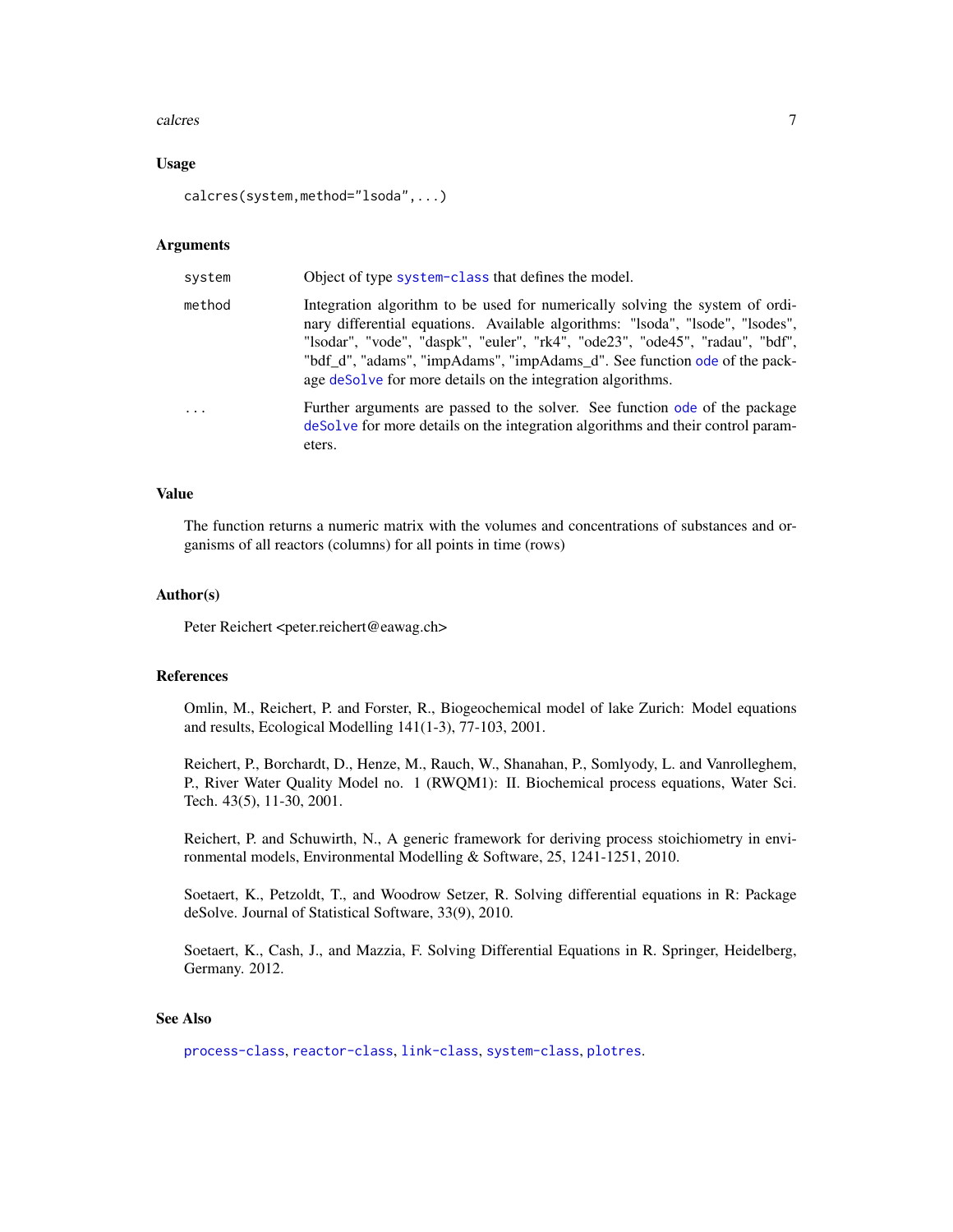8 calcres and the contract of the contract of the contract of the contract of the contract of the contract of the contract of the contract of the contract of the contract of the contract of the contract of the contract of

```
# Definition of parameters:
# =========================
param \leq list(k.gro.ALG = 1,
               k.gro.ZOO = 0.8, # m3/gDM/d
               k.death.ALG = 0.4, # 1/dk.death.ZOO = 0.08, # 1/d
               K.HPO4 = 0.002, # gP/m3Y. ZOO = 0.2, # gDM/gDMalpha.P.ALG = 0.002, # gP/gDMA = 8.5e+006, # m2
                       = 4, # m
              h.epi = 4, # m<br>Q.in = 4, # m3/s
               C.ALG.ini = 0.05, # gDM/m3C.Z00.ini = 0.1, # gDM/m3
               C.HPO4.ini = 0.02, # gP/m3C.HPO4.in = 0.04 # gP/m3
# Definition of transformation processes:
# =======================================
# Growth of algae:
# ----------------
gro.ALG <- new(Class = "process",
               name = "Growth of algae",
               rate = expression(k.gro.ALG
                                 *C.HPO4/(K.HPO4+C.HPO4)
                                 *C.ALG),
               stoich = list(C.ALG = expression(1), # gDM/gDMC.HPO4 = expression(-alpha.P.ALG))) # gP/gDM
# Death of algae:
# ---------------
death.ALG <- new(Class = "process",
               name = "Death of algae",
               rate = expression(k.death.ALG*C.ALG),
               stoich = list(C.ALG = expression(-1)) # gDM/gDM# Growth of zooplankton:
# ----------------------
gro. ZOO < - new(Class = "process",name = "Growth of zooplankton",
               rate = expression(k.gro.ZOO
                                *C.ALG
                                 *C.ZOO),
               stoich = list(C.Z00 = expression(1), # gDM/gDMC.ALG = expression(-1/Y.ZOO))) # gP/gDM
```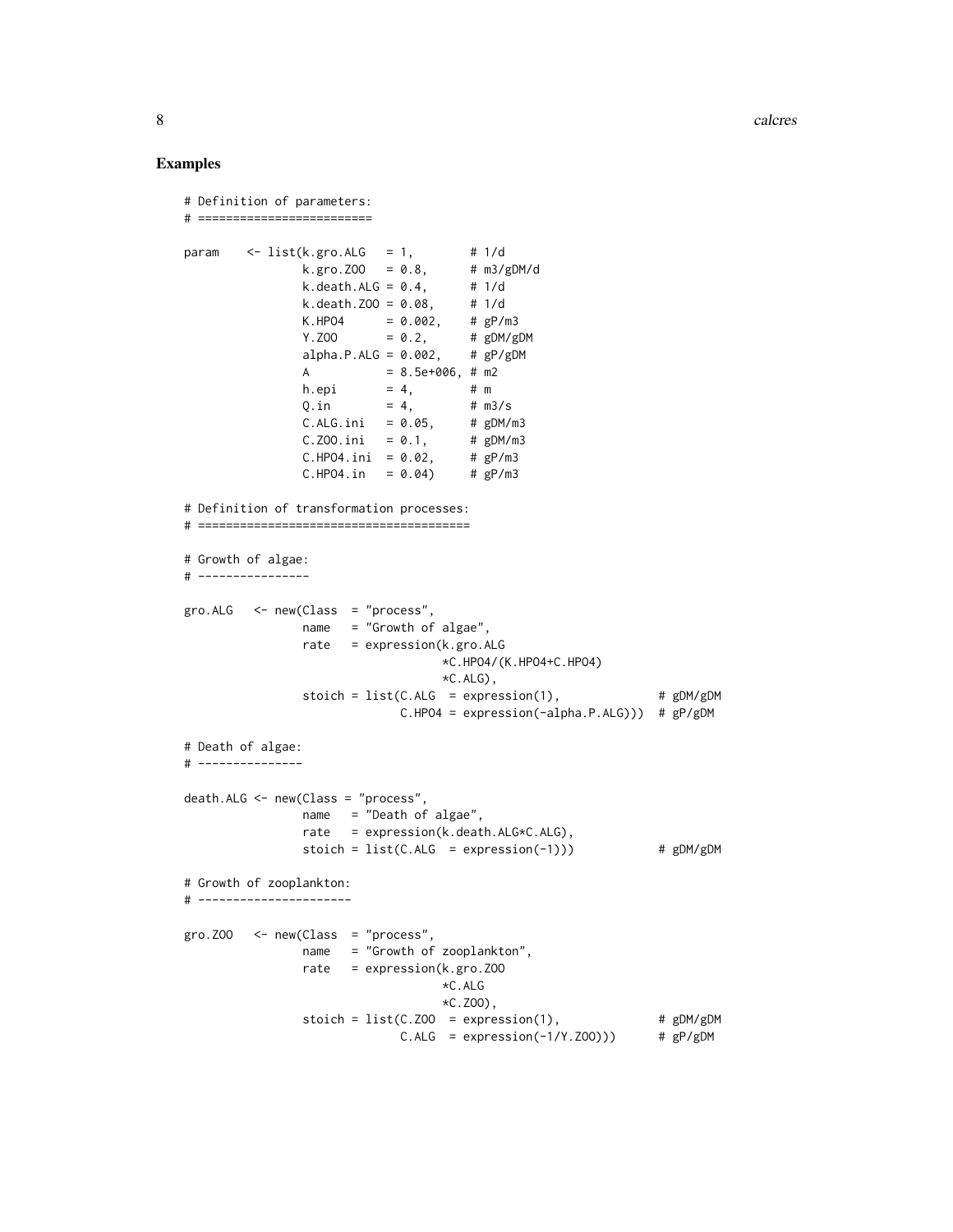# calcres **9**

```
# Death of zooplankton:
# ---------------------
death.Z00 \leq new(Class = "process",name = "Death of zooplankton",
               rate = expression(k.death.ZOO*C.ZOO),
               stoich = list(C.Z00 = expression(-1))) # gDM/gDM# Definition of reactor:
# ======================
# Epilimnion:
# -----------
epilimnion <-
  new(Class = "reactor",
      name = "Epilimnion",
      volume.ini = expression(A*h.epi),
      conc.pervol.ini = list(C.HPO4 = expression(C.HPO4.ini), # gP/m3
                            C.ALG = expression(C.ALG.ini), # gDM/m3C.ZOO = expression(C.ZOO.ini)), # gDM/m3inflow = expression(Q.in*86400), # m3/d
      inflow.conc = list(C.HPO4 = expression(C.HPO4.in),
                            C.ALG = 0,C.Z00 = 0,
      outflow = expression(Q.in*86400),
      processes = list(gro.ALG,death.ALG,gro.ZOO,death.ZOO))
# Definition of system:
# =====================
# Lake system:
# ------------
system \leq new(Class = "system",
            name = "Lake",
            reactors = list(epilimnion),
            param = param,
            t.out = seq(0, 365, by=1))# Perform simulation:
# ===================
res <- calcres(system)
# Plot results:
# =============
plotres(res) # plot to screen
plotres(res,file="ecosim_example_plot1.pdf") # plot to pdf file
plotres(res, colnames=c("C.ALG", "C.ZOO")) # plot selected variables
```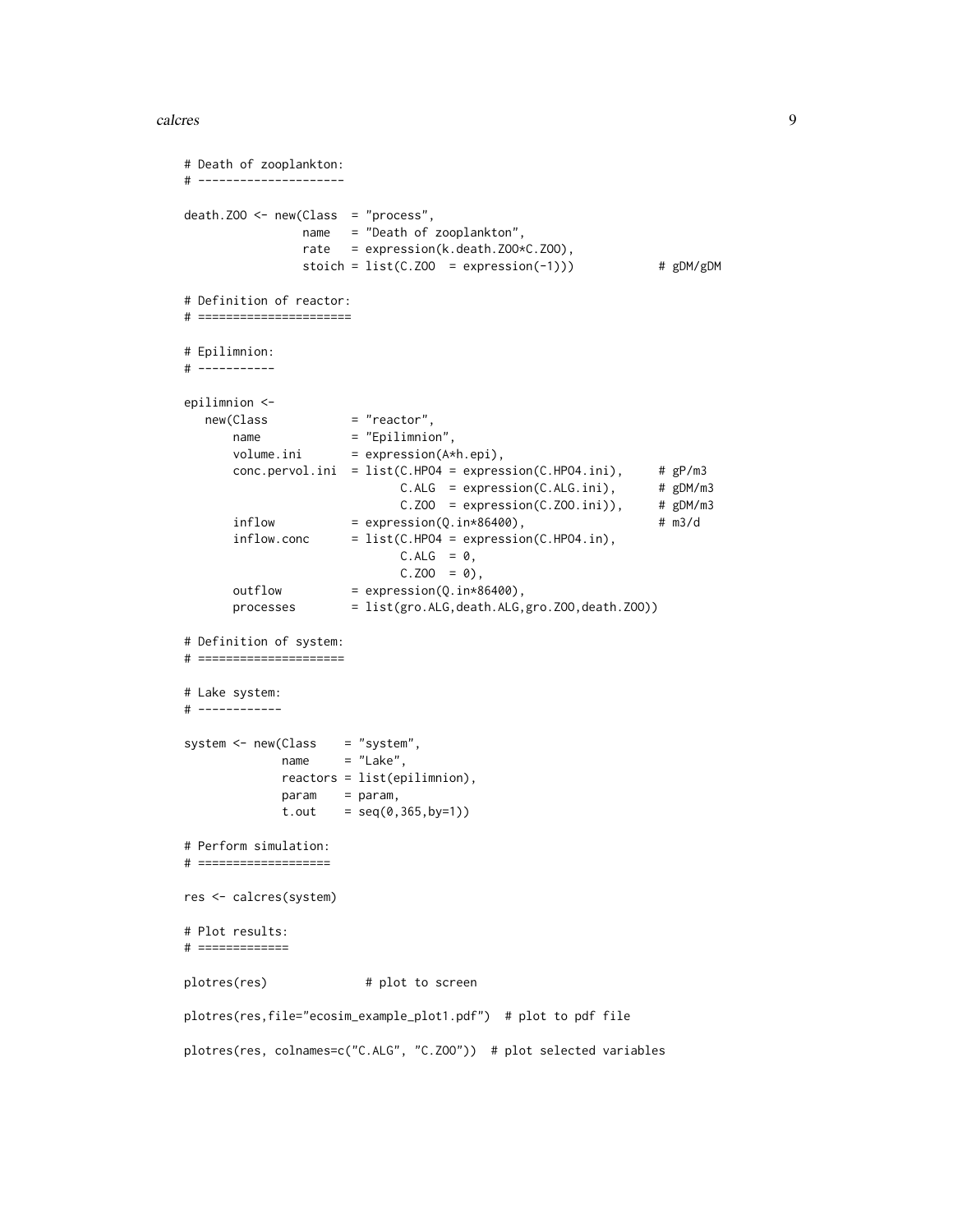```
plotres(res, colnames=list("C.HPO4",c("C.ALG", "C.ZOO")))
plotres(res[1:100,], colnames=list("C.HPO4",c("C.ALG", "C.ZOO"))) # plot selected time steps
plotres(res = res, # plot to pdf file
       colnames = list("C.HPO4",c("C.ALG","C.ZOO")),
       file = "ecosim_example_plot2.pdf",
       width = 8,
       height = 4)
```
<span id="page-9-2"></span>calcres-methods calcres

# Description

[calcres](#page-5-1) calculates a dynamic solution of the model defined by the argument.

# Methods

signature(system = "ANY") signature(system = "system")

<span id="page-9-1"></span>calcsens *Performs a Sensitivity Analysis of the Model Passed as the Argument*

# Description

Calculates dynamic solutions of the model defined by the argument with modified parameter values. Each of the specified parameters is multiplied in sequence by the provided scaling factors to produce complete model output matrices for all individual parameter modifications.

# Usage

```
calcsens(system, param.sens, scaling.factors=c(1,0.5,2))
```
# Arguments

| system          | Object of type system-class that defines the model.                                                                                                                                                                                                                          |
|-----------------|------------------------------------------------------------------------------------------------------------------------------------------------------------------------------------------------------------------------------------------------------------------------------|
| param.sens      | Vector of parameter names for which sensitivity analysis should be performed.<br>The names must be a subset of the names used in the parameter entry of the<br>argument system.                                                                                              |
| scaling.factors |                                                                                                                                                                                                                                                                              |
|                 | Numerical vector of scaling factors with which the parameters should be multi-<br>plied. It is recommended that the scaling factors include unity as the first entry<br>to get the basic simulation results. The default is to use the scaling factors $1, 0.5$<br>and $2$ . |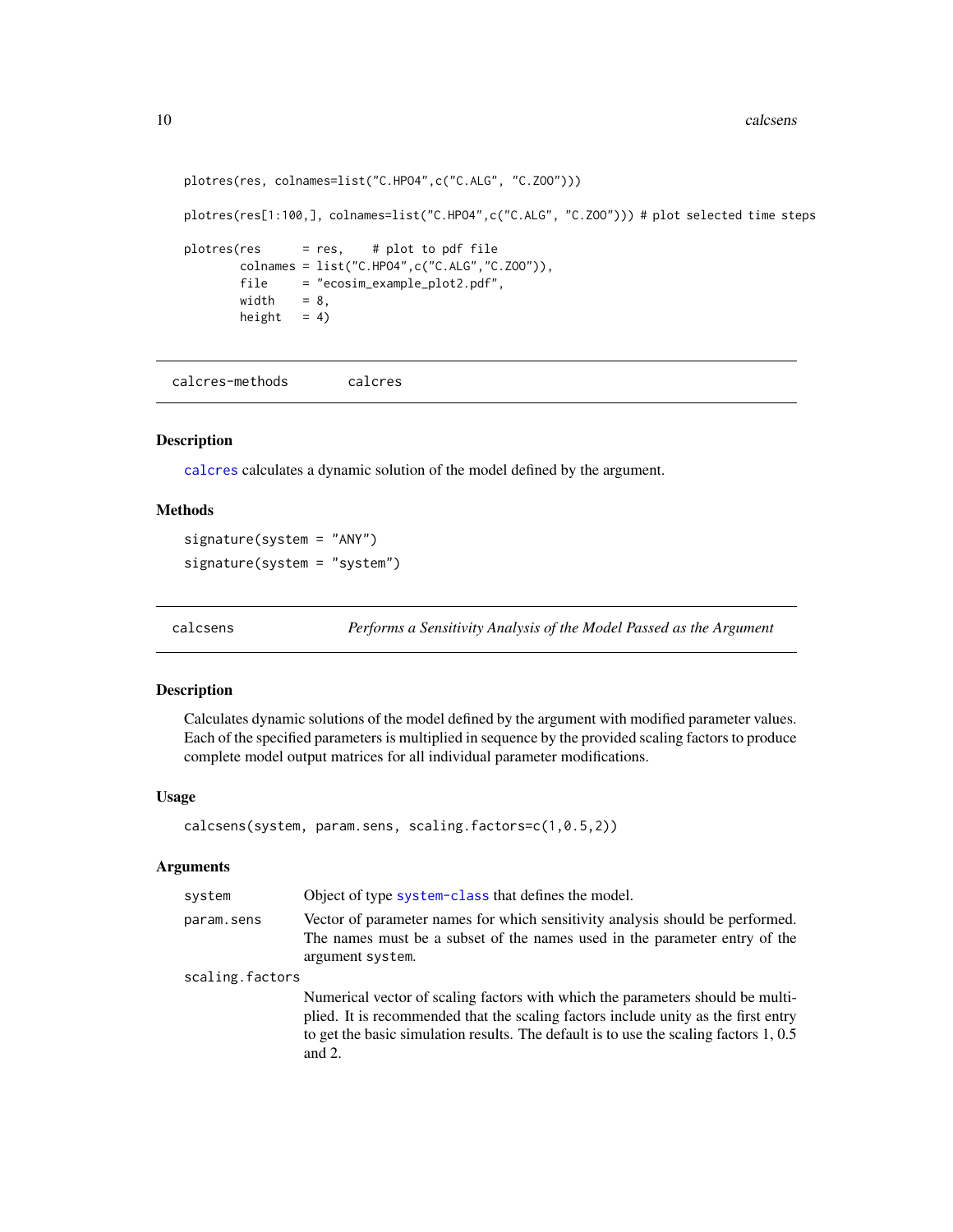# <span id="page-10-0"></span>calcsens 11

## Value

The function returns a list of lists of result matrices of the method [calcres-methods](#page-9-2). The outer list is over the parameters, the inner list over the different values of each parameter. Note that the function [plotres](#page-14-1) can be used to plot the results.

# Author(s)

Peter Reichert <peter.reichert@eawag.ch>

# References

Omlin, M., Reichert, P. and Forster, R., Biogeochemical model of lake Zurich: Model equations and results, Ecological Modelling 141(1-3), 77-103, 2001.

Reichert, P., Borchardt, D., Henze, M., Rauch, W., Shanahan, P., Somlyody, L. and Vanrolleghem, P., River Water Quality Model no. 1 (RWQM1): II. Biochemical process equations, Water Sci. Tech. 43(5), 11-30, 2001.

Reichert, P. and Schuwirth, N., A generic framework for deriving process stoichiometry in environmental models, Environmental Modelling & Software, 25, 1241-1251, 2010.

Soetaert, K., Petzoldt, T., and Woodrow Setzer, R. Solving differential equations in R: Package deSolve. Journal of Statistical Software, 33(9), 2010.

Soetaert, K., Cash, J., and Mazzia, F. Solving Differential Equations in R. Springer, Heidelberg, Germany. 2012.

#### See Also

[process-class](#page-18-1), [reactor-class](#page-22-1), [link-class](#page-13-1), [system-class](#page-25-1), [plotres](#page-14-1). [calcres-methods](#page-9-2).

```
# Definition of parameters:
# =========================
param \le list(k.gro.ALG = 1, # 1/d
                 k.gro. ZOO = 0.8, # m3/gDM/dk. death.ALG = 0.4, # 1/dk. death. Z00 = 0.08, # 1/dK.HPO4 = 0.002, # gP/m3<br>Y.ZOO = 0.2, # gDM/gY. ZOO = 0.2, # gDM/gDMalpha.P.ALG = 0.002, # gP/gDMA = 8.5e+006, \# m2h.epi = 4, # mQ.in = 4, \# m3/s<br>C.ALG.ini = 0.05, \# gDM/m3
                 C.ALG.ini = 0.05, # gDM/m3<br>C.Z00.ini = 0.1, # gDM/m3
                 C.ZOO.ini = 0.1, # gDM/m<br>C.HPO4.ini = 0.02, # gP/m3
                 C.HPO4.ini = 0.02,C.HPO4.in = 0.04 # gP/m3
```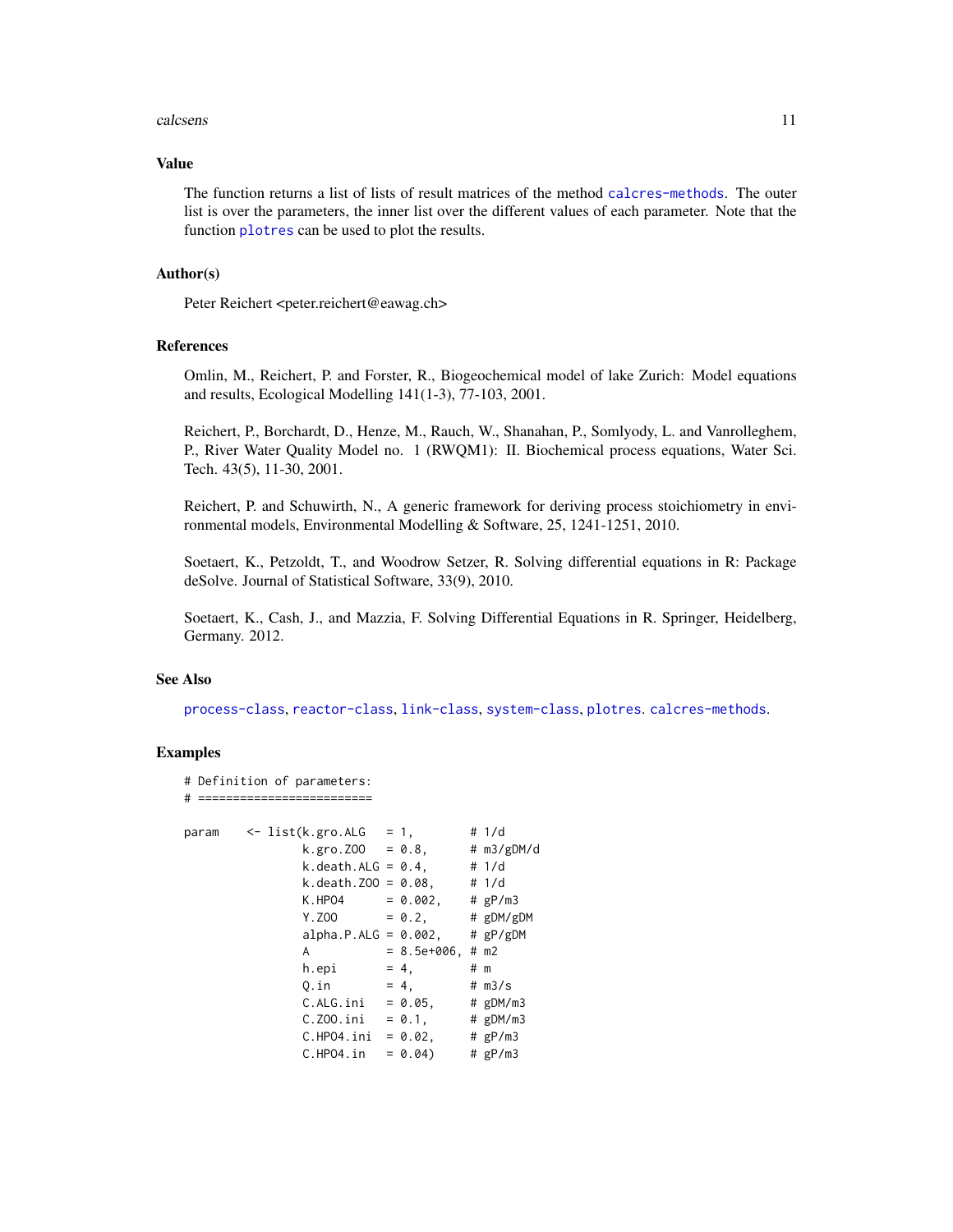```
# Definition of transformation processes:
# =======================================
# Growth of algae:
# ----------------
gro.ALG < -new(Class = "process",name = "Growth of algae",
                 rate = expression(k.gro.ALG
                                     *C.HPO4/(K.HPO4+C.HPO4)
                                     *C.ALG),
                 stoich = list(C.ALG = expression(1), # gDM/gDMC.HPO4 = expression(-alpha.P.ALG))) # gP/gDM
# Death of algae:
# ---------------
death.ALG <- new(Class = "process",
                 name = "Death of algae",
                 rate = expression(k.death.ALG*C.ALG),
                 stoich = list(C.ALG = expression(-1))) # gDM/gDM# Growth of zooplankton:
# ----------------------
gro. Z00 < - new(Class = "process",name = "Growth of zooplankton",
                 rate = expression(k.gro.ZOO
                                     *C.ALG
                                     *C.ZOO),
                 stoich = list(C.ZOO = expression(1), # gDM/gDM\begin{array}{rcl} \text{(c.200)} &=& \text{expression}(1), & \text{# gDM/gDM} \\ \text{C.ALG} &=& \text{expression}(-1/Y, Z00))) & \text{# gP/gDM} \end{array}# Death of zooplankton:
# ---------------------
death.ZOO <- new(Class = "process",
                 name = "Death of zooplankton",
                 rate = expression(k.death.ZOO*C.ZOO),
                 stoich = list(C.Z00 = expression(-1))) # gDM/gDM# Definition of reactor:
# ======================
# Epilimnion:
# -----------
epilimnion <-
  new(Class = "reactor",
       name = "Epilimnion",
       volume.ini = expression(A*h.epi),
       conc.pervol.ini = list(C.HPO4 = expression(C.HPO4.ini), # gP/m3
```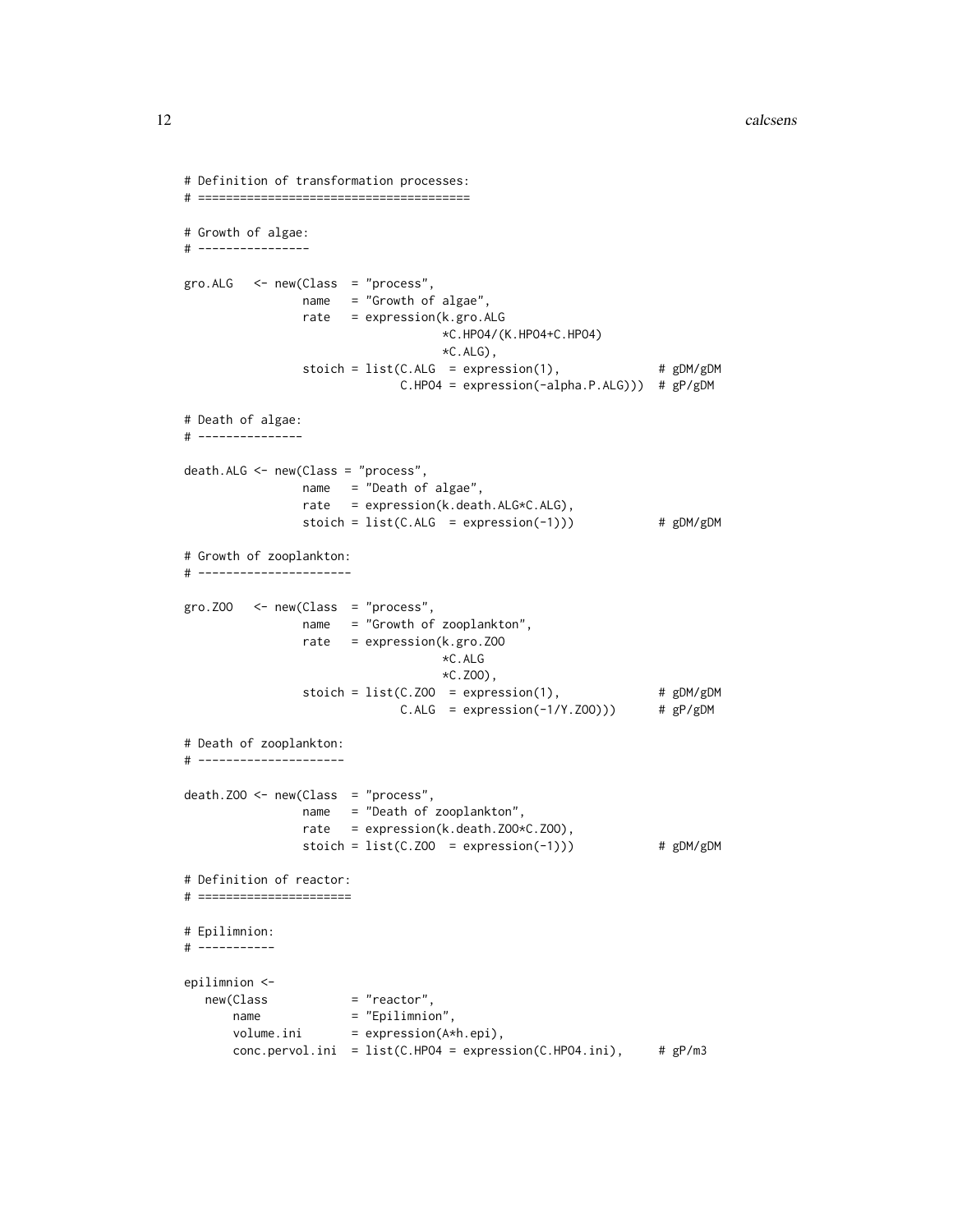# calcsens and the contract of the contract of the contract of the contract of the contract of the contract of the contract of the contract of the contract of the contract of the contract of the contract of the contract of t

```
C.ALG = expression(C.ALG.ini), # gDM/m3C.Z00 = expression(C.Z00.ini)), # gDM/m3inflow = expression(Q.in*86400), # m3/d
      inflow.conc = list(C.HPO4 = expression(C.HPO4.in),
                            C.ALG = 0,C.Z00 = 0,
      outflow = expression(Q.in*86400),
      processes = list(gro.ALG,death.ALG,gro.ZOO,death.ZOO))
# Definition of system:
# =====================
# Lake system:
# ------------
system <- new(Class = "system",
            name = "Lake",
            reactors = list(epilimnion),
            param = param,
             t.out = seq(0, 365, by=1))# Perform simulation:
# ===================
res <- calcres(system)
# Plot results:
# =============
plotres(res) # plot to screen
plotres(res,file="ecosim_example_plot1.pdf") # plot to pdf file
plotres(res, colnames=c("C.ALG", "C.ZOO")) # plot selected variables
plotres(res, colnames=list("C.HPO4",c("C.ALG", "C.ZOO")))
plotres(res[1:100,], colnames=list("C.HPO4",c("C.ALG", "C.ZOO"))) # plot selected time steps
plotres(res = res, # plot to pdf file
       colnames = list("C.HPO4",c("C.ALG","C.ZOO")),
       file = "ecosim_example_plot2.pdf",
       widthheight = 4)
# Perform sensitivity analysis:
# =============================
res.sens <- calcsens(system,param.sens=c("k.gro.ALG","k.gro.ZOO"))
# Plot results of sensitivity analysis:
# =====================================
```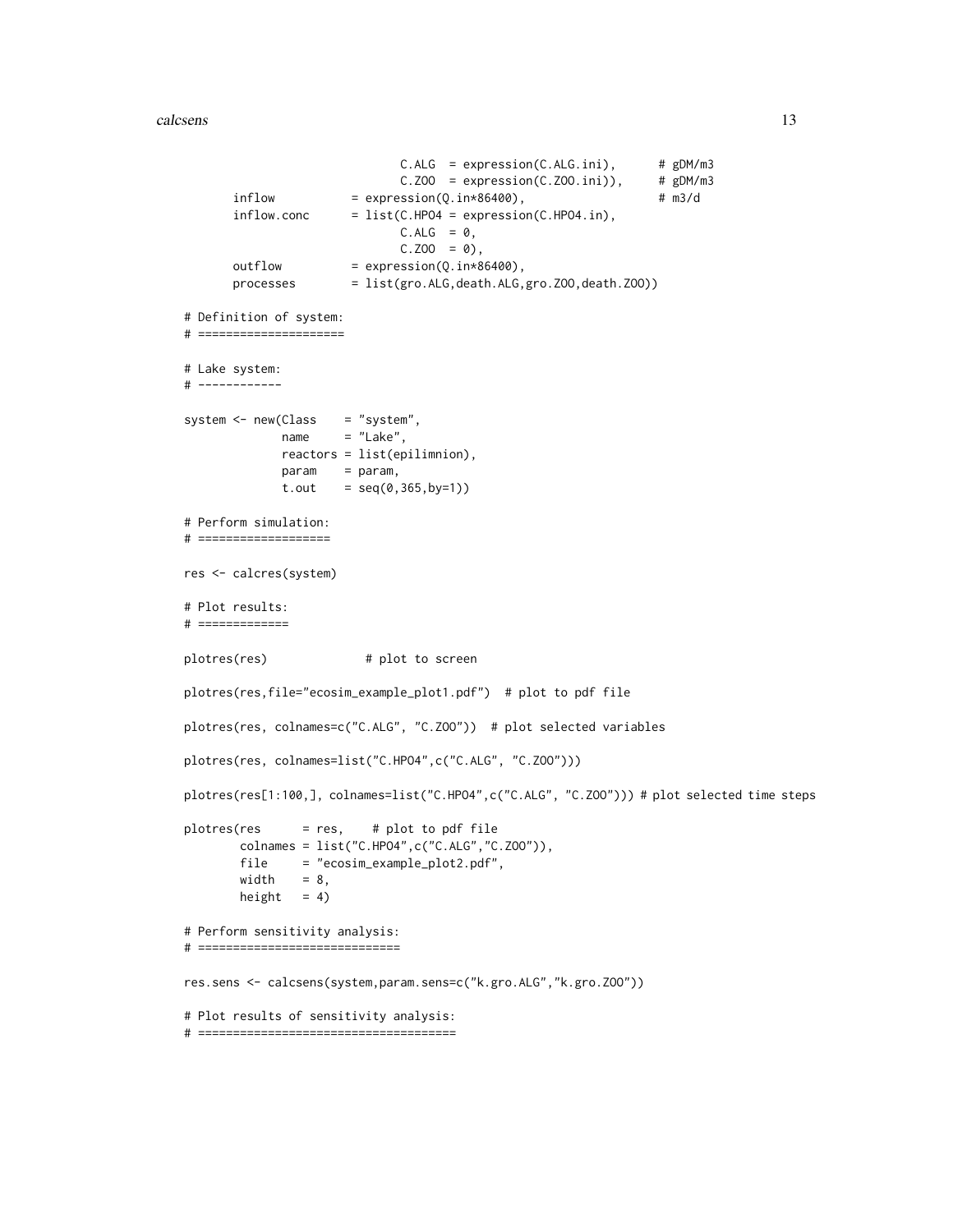```
plotres(res.sens) # plot to screen
plotres(res.sens,file="ecosim_example_plot3.pdf") # plot to pdf file
```
calcsens-methods calcsens

#### **Description**

[calcsens](#page-9-1) Performs a sensitivity analysis of the model passed as the argument.

#### Methods

signature(system = "ANY") signature(system = "system")

<span id="page-13-1"></span>link-class *Class* "link"

# **Description**

This class represents a link between mixed reactors. A link is characterized by the two reactors it connects to, the flow through the link, advective transfer coefficients, and diffusive exchange coefficients.

# Objects from the Class

Objects can be created by calls of the form new("link", ...).

# **Slots**

name: Character string specifying the name of the process.

from: Character string specifying the name of the reactor where the link starts.

to: Character string specifying the name of the reactor where the link ends.

flow: Expression specifying the flow through the link.

qadv.gen: Expression specifying a general advective transfer coefficient

qadv.spec: List of expressions specifying substance/organism-specific advective transfer coefficients.

qdiff.gen: Expression specifying a general diffusive exchange coefficient.

qdiff.spec: List of expressions specifying substance/organism-specific diffusion coefficients.

# Methods

calc.rates.statevar.link Calculates rates of change; internal use only.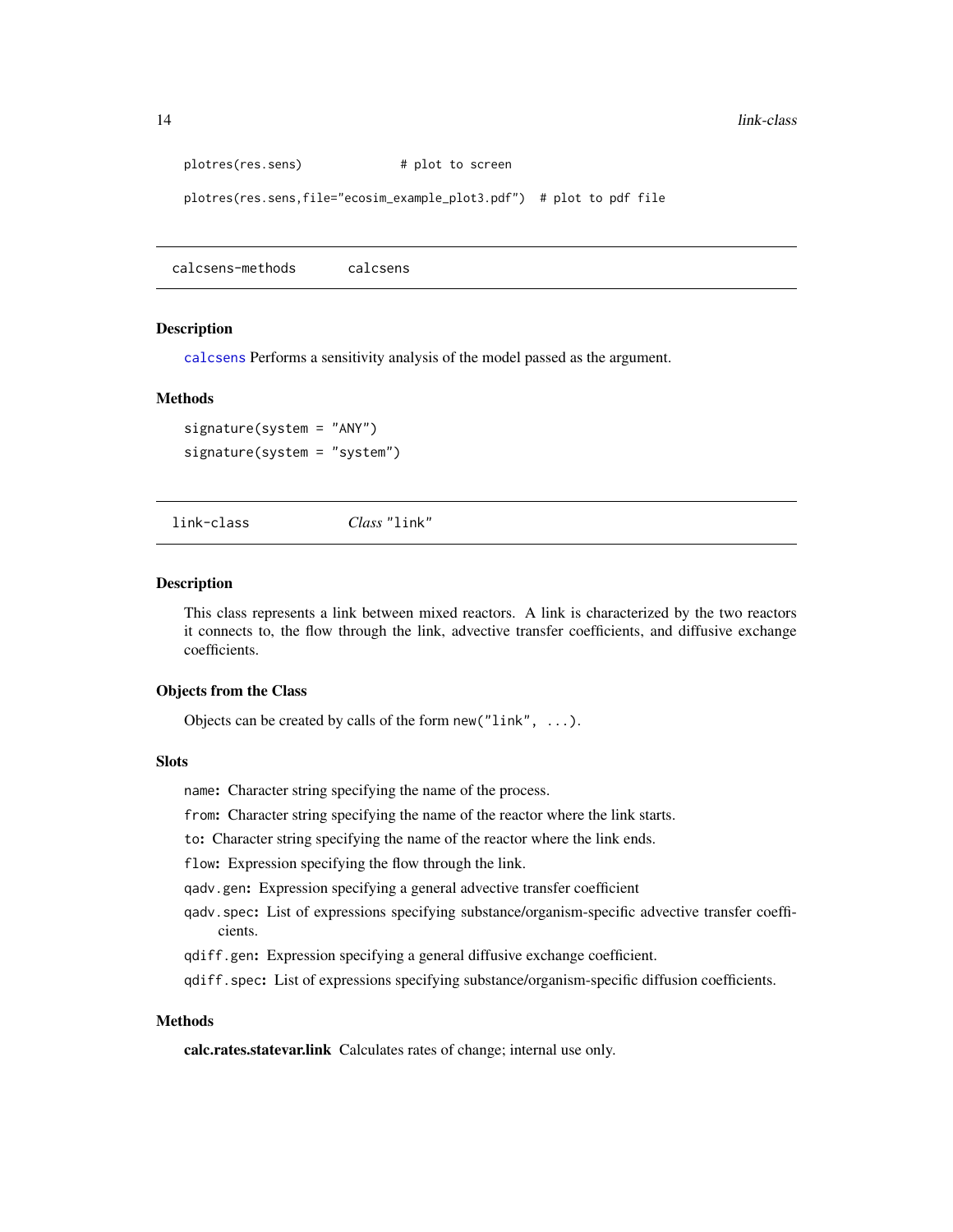# <span id="page-14-0"></span>plotres that the set of the set of the set of the set of the set of the set of the set of the set of the set of the set of the set of the set of the set of the set of the set of the set of the set of the set of the set of

#### Author(s)

Peter Reichert <peter.reichert@eawag.ch>

# References

Omlin, M., Reichert, P. and Forster, R., Biogeochemical model of lake Zurich: Model equations and results, Ecological Modelling 141(1-3), 77-103, 2001.

Reichert, P., Borchardt, D., Henze, M., Rauch, W., Shanahan, P., Somlyody, L. and Vanrolleghem, P., River Water Quality Model no. 1 (RWQM1): II. Biochemical process equations, Water Sci. Tech. 43(5), 11-30, 2001.

Reichert, P. and Schuwirth, N., A generic framework for deriving process stoichiometry in environmental models, Environmental Modelling & Software, 25, 1241-1251, 2010.

# See Also

[process-class](#page-18-1), [reactor-class](#page-22-1), [system-class](#page-25-1), [calcres](#page-5-1), [plotres](#page-14-1).

<span id="page-14-1"></span>plotres *Plot Simulation Results*

# Description

Produces a simple standardized plot of the results generated by [calcres](#page-5-1) or, more generally, plots of all or selected columns of a matrix as a function of the row names interpreted as numbers.

# Usage

```
plotres(res,colnames=list(),
        file=NA,width=7,height=7,
        ncol=NA, nrow=NA,
        1wd=2,
      col=c("black","red","blue","pink","orange","violet","cyan","brown","purple"),
      lty=c("solid",paste(2*4:1,2,sep=""),paste(paste(2*4:2,2,sep=""),22,sep="")),
        main=NA,xlab=NA,ylab=NA)
```
#### Arguments

res Numerical matrix, list of numerical matrices or list of lists of numerical matrices of data to be plotted. If res is a single numerical matrix, all columns or the columns selected under colnames are plotted versus the row names that are converted to numerics. If res is a list of numerical matrices, the same plots are produced as for a single numerical matrix, but in all plots multiple lines are produced from the different list entries. In the legend, the column names are then appended by the names of the lists. If res is a list of lists of numerical matrices, a set of plots according to the description above are produced. Note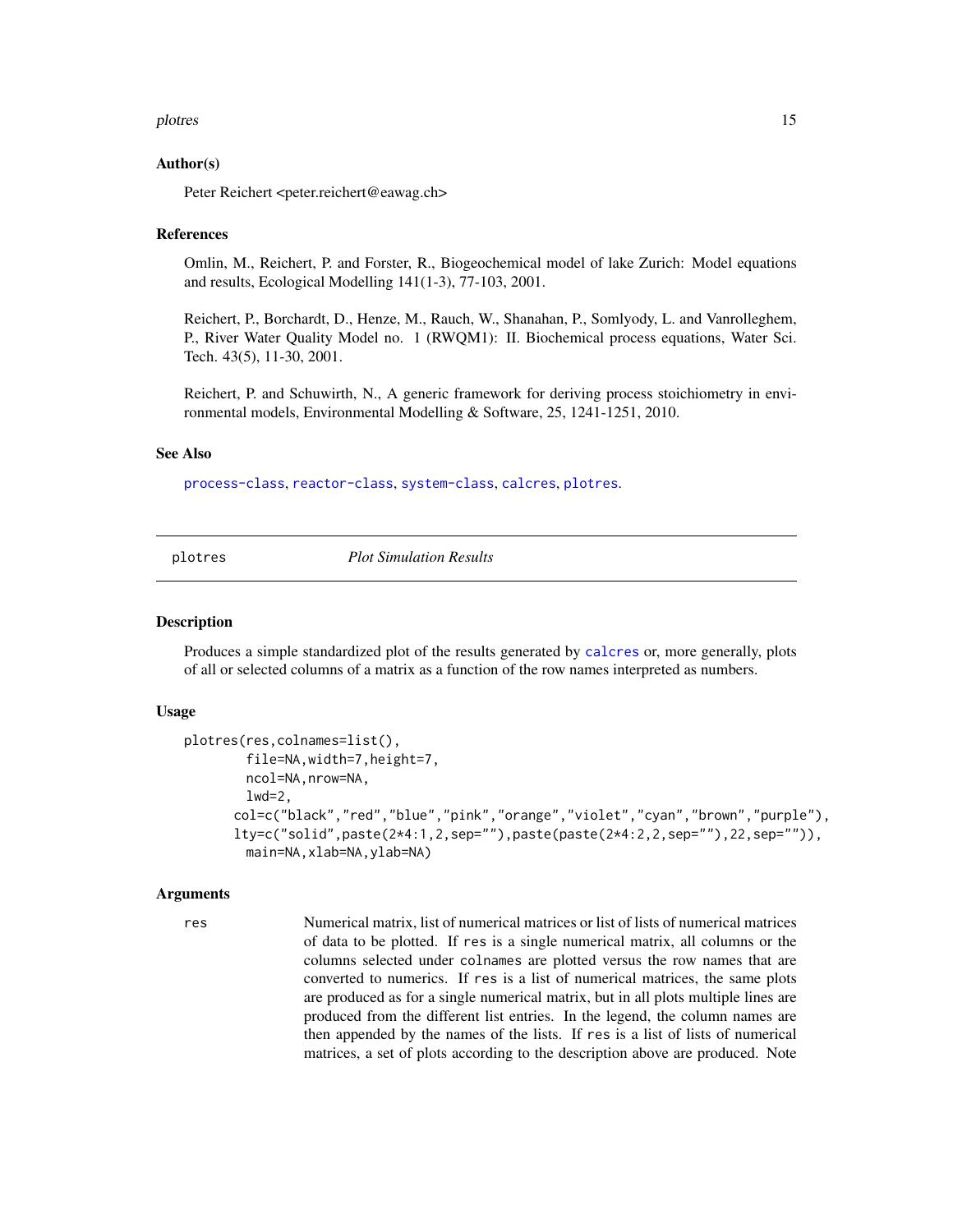<span id="page-15-0"></span>

|          | that the format of res is compatible with the output of the member functions<br>calcres and calcsens of the class system-class.                                                                                                                   |
|----------|---------------------------------------------------------------------------------------------------------------------------------------------------------------------------------------------------------------------------------------------------|
| colnames | Selection of column names to be plotted. Each list element defines a plot and<br>may contain a vector of column names in which case multiple lines are plotted<br>into the same plot. An empty list indicates that all columns should be plotted. |
| file     | Optional file name to which the plot should be redirected. The file will be written<br>in pdf format.                                                                                                                                             |
| width    | Optional width of the graphics region of the pdf in inches.                                                                                                                                                                                       |
| height   | Optional height of the graphics region of the pdf in inches.                                                                                                                                                                                      |
| ncol     | Optional number of columns of plots to be plotted on the same page.                                                                                                                                                                               |
| nrow     | Optional number of rows of plots to be plotted on the same page.                                                                                                                                                                                  |
| lwd      | Optional line width(s); values are recycled if more lines are plotted then line<br>widths provided.                                                                                                                                               |
| lty      | Optional line type(s); values are recycled if more lines are plotted then line types<br>provided.                                                                                                                                                 |
| col      | Optional line $color(s)$ ; values are recycled if more lines are plotted then line<br>colors provided.                                                                                                                                            |
| main     | Optional title(s) of plots; values are recycled if more plots are produced than<br>titles provided.                                                                                                                                               |
| xlab     | Optional label(s) of the x axes; values are recycled if more plots are produced<br>than labels provided.                                                                                                                                          |
| ylab     | Optional label(s) of the y axes; values are recycled if more plots are produced<br>than labels provided.                                                                                                                                          |

# Author(s)

Peter Reichert <peter.reichert@eawag.ch>

# See Also

[process-class](#page-18-1), [reactor-class](#page-22-1) [link-class](#page-13-1) [system-class](#page-25-1) [calcres](#page-5-1).

```
# Definition of parameters:
# =========================
param \leq list(k.gro.ALG = 1,
              k.gro.ZOO = 0.8, # m3/gDM/d
              k. death.ALG = 0.4, # 1/dk.death.ZOO = 0.08, # 1/d
              K.HPO4 = 0.002, # gP/m3Y. ZOO = 0.2, # gDM/gDMalpha.P.ALG = 0.002, # gP/gDMA = 8.5e+006, # m2
             h.epi = 4, # m
```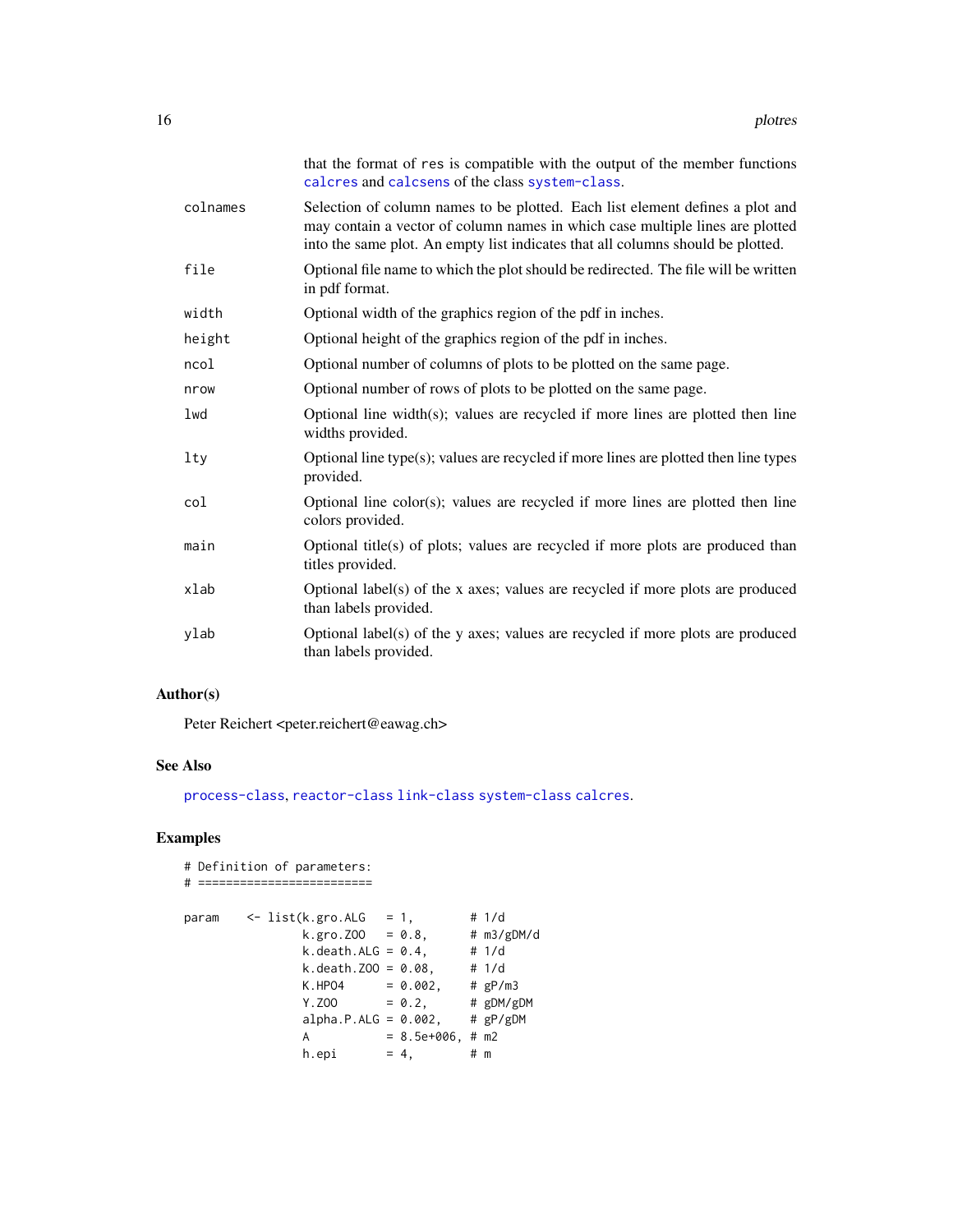# plotres and the set of the set of the set of the set of the set of the set of the set of the set of the set of the set of the set of the set of the set of the set of the set of the set of the set of the set of the set of t

 $C.ALG.ini = 0.05, # gDM/m3$  $C.ZOO.ini = 0.1, # gDM/m3$ C.Z00.ini =  $0.1$ , # gDM/m3<br>C.HPO4.ini =  $0.02$ , # gP/m3  $C.HPO4.in = 0.04$  #  $gP/m3$ # Definition of transformation processes: # ======================================= # Growth of algae: # --------------- gro.ALG <- new(Class = "process", name = "Growth of algae", rate = expression(k.gro.ALG \*C.HPO4/(K.HPO4+C.HPO4) \*C.ALG), stoich =  $list(C.ALG = expression(1),$  #  $gDM/gDM$ C.HPO4 = expression(-alpha.P.ALG))) # gP/gDM # Death of algae: # -------------- death.ALG <- new(Class = "process", name = "Death of algae", rate = expression(k.death.ALG\*C.ALG), stoich =  $list(C.ALG = expression(-1)))$  #  $gDM/gDM$ # Growth of zooplankton: # --------------------- gro.ZOO <- new(Class = "process", name = "Growth of zooplankton", rate = expression(k.gro.ZOO \*C.ALG \*C.ZOO),  $stoich = list(C.Z00 = expression(1),$  #  $gDM/gDM$ C.ALG = expression(-1/Y.ZOO))) # gP/gDM # Death of zooplankton: # -------------------- death.ZOO <- new(Class = "process", name = "Death of zooplankton", rate = expression(k.death.ZOO\*C.ZOO), stoich =  $list(C.Z00 = expression(-1)))$  #  $gDM/gDM$ # Definition of reactor: # ====================== # Epilimnion: # -----------

 $Q.in = 4, # m3/s$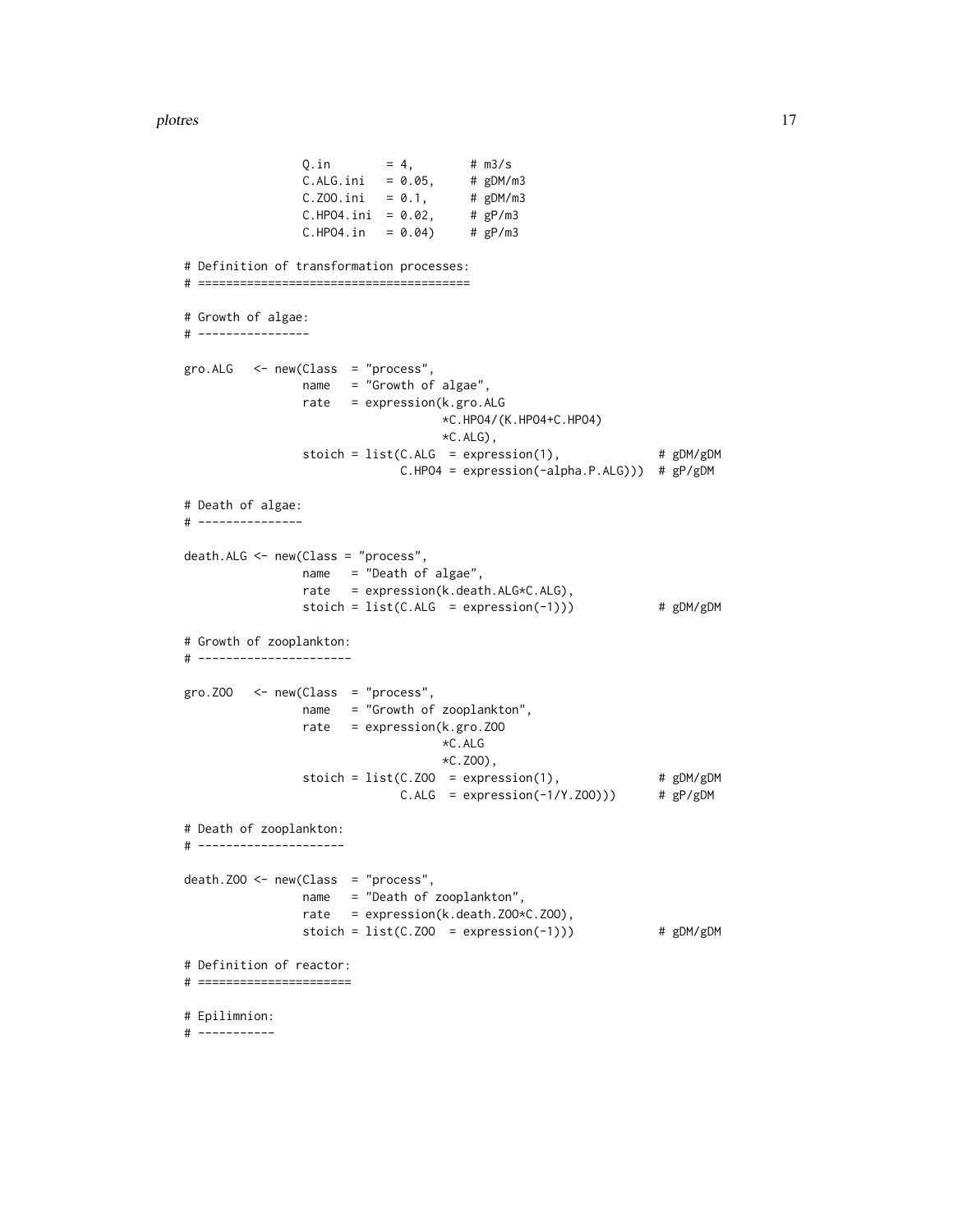18 plottes and the plottes of the plottes of the plottes of the plottes of the plottes of the plottes of the plottes of the plottes of the plottes of the plottes of the plottes of the plottes of the plottes of the plottes

```
epilimnion <-
  new(Class = "reactor",
      name = "Epilimnion",
      volume.ini = expression(A*h.epi),
      conc.pervol.ini = list(C.HPO4 = expression(C.HPO4.ini), # gP/m3
                           C.ALG = expression(C.ALG.ini), # gDM/m3C.ZOO = expression(C.ZOO.ini)), # gDM/m3inflow = expression(Q.in*86400), # m3/dinflow.conc = list(C.HPO4 = expression(C.HPO4.in),
                           C.ALG = 0,C.Z00 = 0,
      outflow = expression(Q.in*86400),
      processes = list(gro.ALG,death.ALG,gro.ZOO,death.ZOO))
# Definition of system:
# =====================
# Lake system:
# ------------
system <- new(Class = "system",
            name = "Lake",reactors = list(epilimnion),
            param = param,
            t.out = seq(0, 365, by=1))# Perform simulation:
# ===================
res <- calcres(system)
# Plot results:
# =============
plotres(res) # plot to screen
plotres(res,file="ecosim_example_plot1.pdf") # plot to pdf file
plotres(res, colnames=c("C.ALG", "C.ZOO")) # plot selected variables
plotres(res, colnames=list("C.HPO4",c("C.ALG", "C.ZOO")))
plotres(res[1:100,], colnames=list("C.HPO4",c("C.ALG", "C.ZOO"))) # plot selected time steps
plots = res, # plot to pdf filecolnames = list("C.HPO4",c("C.ALG","C.ZOO")),
       file = "ecosim_example_plot2.pdf",
       width = 8,
       height = 4)
# Perform sensitivity analysis:
# =============================
```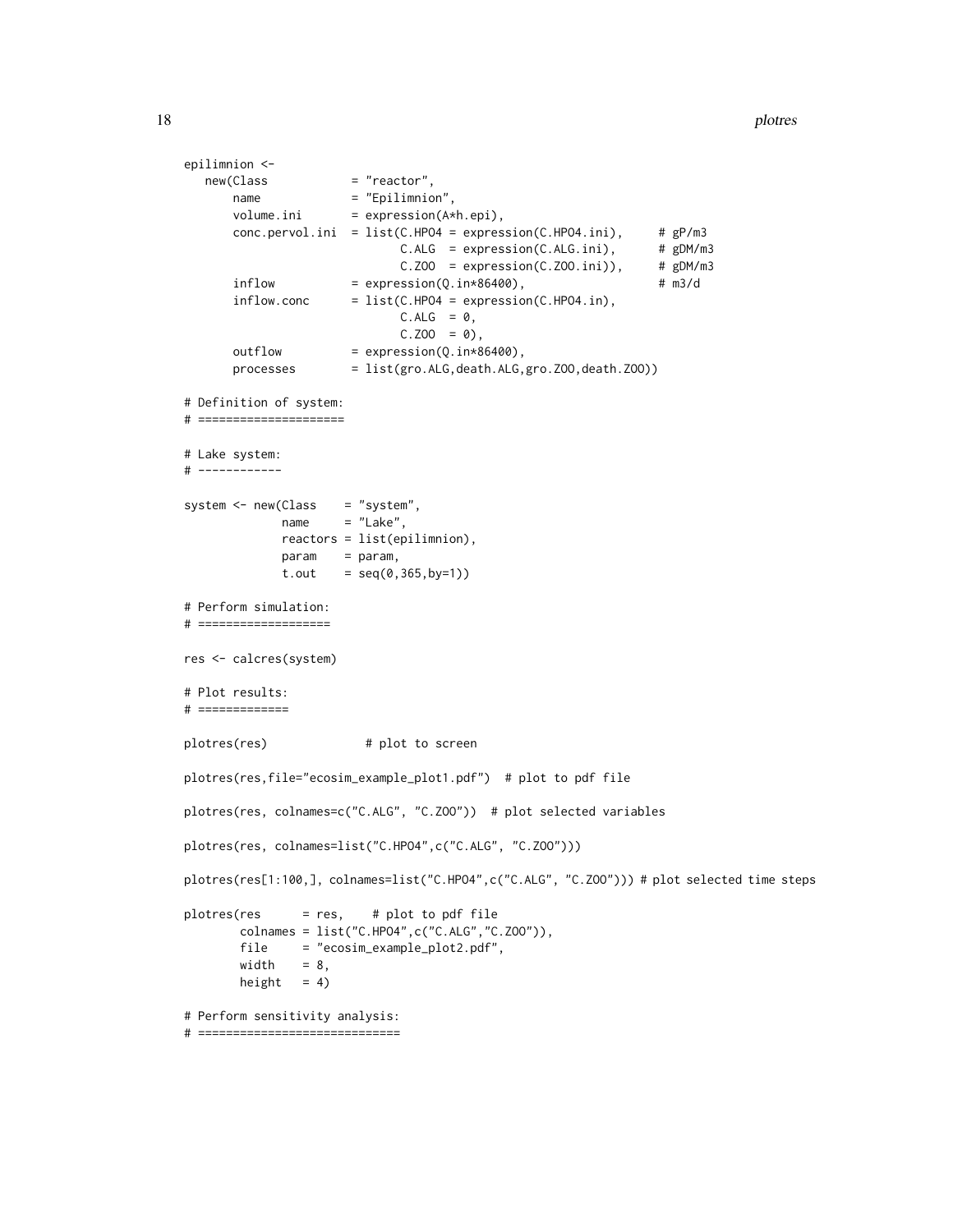# <span id="page-18-0"></span>process-class 19

```
res.sens <- calcsens(system,param.sens=c("k.gro.ALG","k.gro.ZOO"))
# Plot results of sensitivity analysis:
# =====================================
plotres(res.sens) # plot to screen
plotres(res.sens,file="ecosim_example_plot3.pdf") # plot to pdf file
```
<span id="page-18-1"></span>process-class *Class* "process"

# Description

This class represents a transformation process of substances/organisms in the modelled system. Such a process is characterized by a transformation rate and a list of stoichiometric coefficients for the affected substances and organisms. It is recommended to calculate the stoichiometric coefficients with the function [calc.stoich.coef](#page-0-0) of the package [stoichcalc](#page-0-0) from substance and organism compositions. The output of this function can directly be used for the process definition.

# Objects from the Class

Objects can be created by calls of the form new("process", ...).

# **Slots**

name: Character string specifying the name of the process.

- rate: Expression characterizing the dependence of the transformation rate on substance/organism concentrations and external influence factors
- stoich: List of expressions or numbers defining the stoichiometric coefficient of the substance/organism given by the label of the list component.
- pervol: Logical variable defining the process rate as per volume of the reactor (pervol=TRUE) or per surface area (pervol=FALSE).

# Methods

calc.trans.rates Calculates transformation rates; internal use only.

# Author(s)

Peter Reichert <peter.reichert@eawag.ch>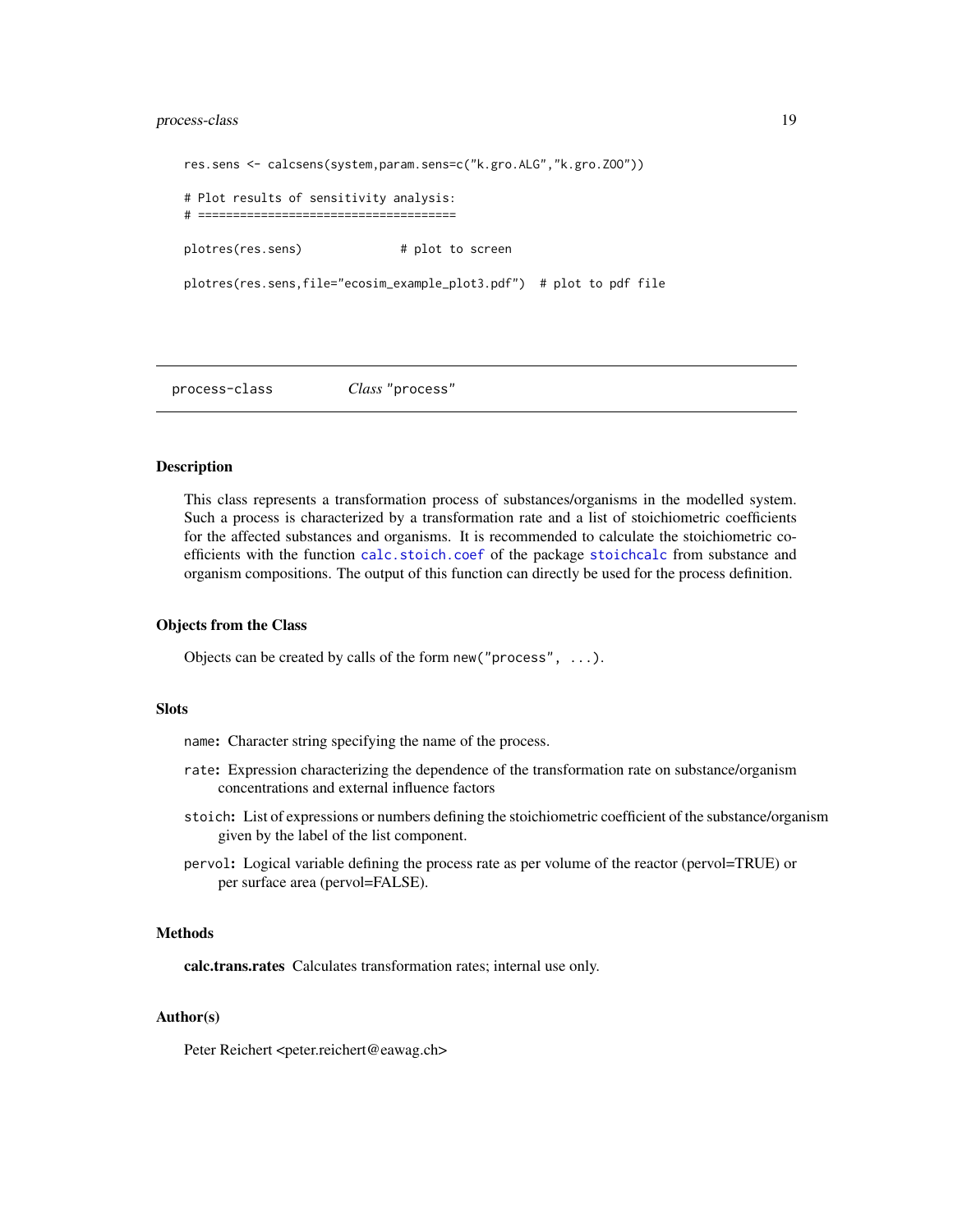# <span id="page-19-0"></span>References

Omlin, M., Reichert, P. and Forster, R., Biogeochemical model of lake Zurich: Model equations and results, Ecological Modelling 141(1-3), 77-103, 2001.

Reichert, P., Borchardt, D., Henze, M., Rauch, W., Shanahan, P., Somlyody, L. and Vanrolleghem, P., River Water Quality Model no. 1 (RWQM1): II. Biochemical process equations, Water Sci. Tech. 43(5), 11-30, 2001.

Reichert, P. and Schuwirth, N., A generic framework for deriving process stoichiometry in environmental models, Environmental Modelling & Software, 25, 1241-1251, 2010.

#### See Also

[reactor-class](#page-22-1), [link-class](#page-13-1), [system-class](#page-25-1), [calcres](#page-5-1), [plotres](#page-14-1).

```
# Definition of parameters:
# =========================
param <- list(k.gro.ALG = 1, # 1/d
                k.gro.ZOO = 0.8, # m3/gDM/d
               k. death.ALG = 0.4, # 1/dk. death. Z00 = 0.08, # 1/dK.HPO4 = 0.002, # gP/m3Y. ZOO = 0.2, # gDM/gDMalpha.P.ALG = 0.002, # gP/gDMA = 8.5e+006, # m2
               h.epi = 4, # mQ.in = 4, # m3/sC.ALG.ini = 0.05, # gDM/m3<br>C.Z00.ini = 0.1, # gDM/m3C.ZOO.ini = 0.1, # gDM/m3<br>C.HPO4.ini = 0.02, # gP/m3
               C.HPO4.ini = 0.02,C.HPO4.in = 0.04 # gP/m3
# Definition of transformation processes:
# =======================================
# Growth of algae:
# ----------------
gro.ALG < -new(Class = "process",name = "Growth of algae",
               rate = expression(k.gro.ALG
                                  *C.HPO4/(K.HPO4+C.HPO4)
                                  *C.ALG),
               stoich = list(C.ALG = expression(1), # gDM/gDMC.HPO4 = expression(-alpha.P.ALG))) # gP/gDM
# Death of algae:
# ---------------
```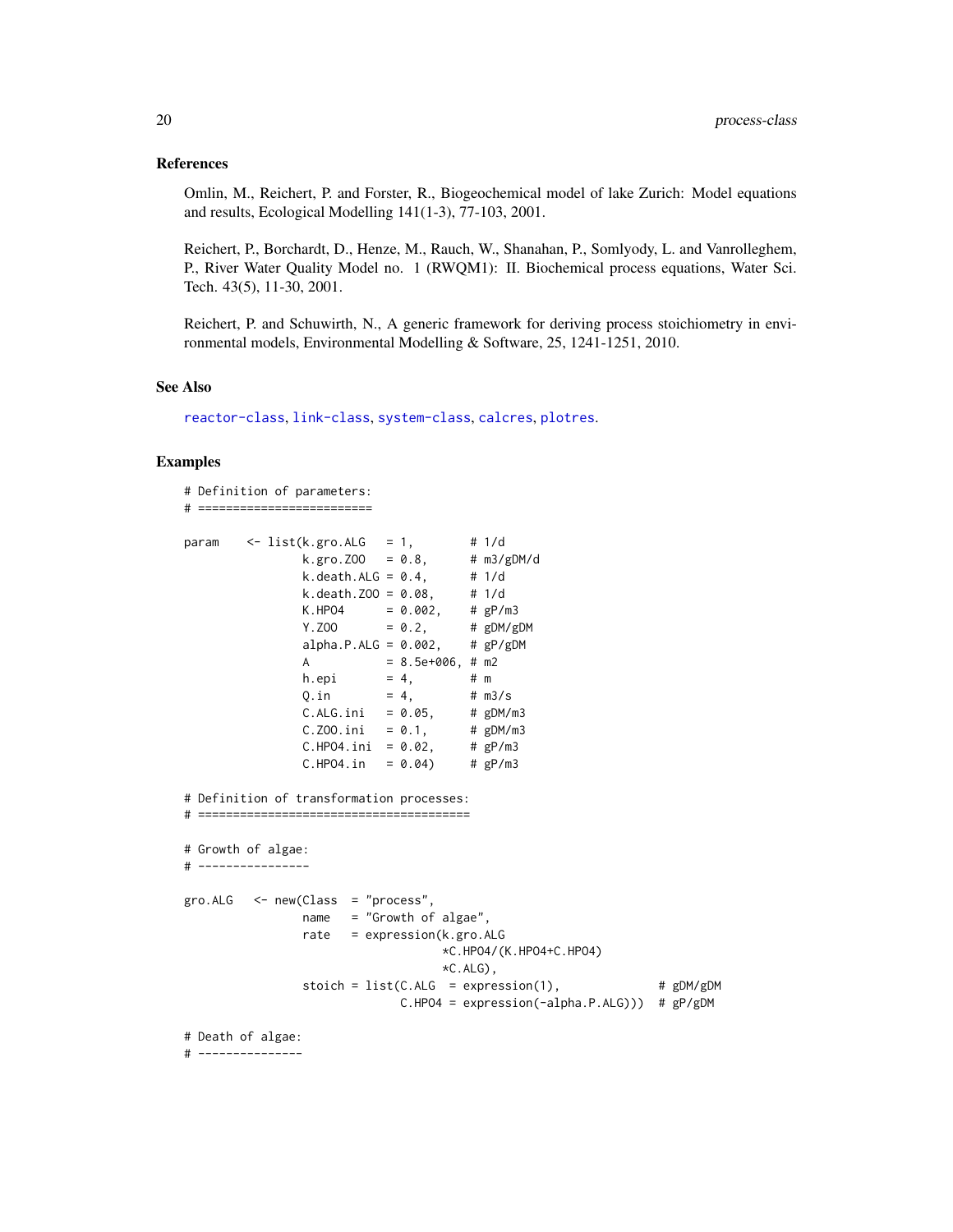```
death.ALG <- new(Class = "process",
                name = "Death of algae",
                rate = expression(k.death.ALG*C.ALG),
                stoich = list(C.ALG = expression(-1))) # gDM/gDM# Growth of zooplankton:
# ----------------------
gro. ZOO < - new(Class = "process",name = "Growth of zooplankton",
                rate = expression(k.gro.ZOO
                                    *C.ALG
                                    *C.ZOO),
                stoich = list(C.ZOO = expression(1), # gDM/gDM<br>C.ALG = expression(-1/Y.ZOO))) # gP/gDMC.ALG = expression(-1/Y.Z00)) # gP/gDM# Death of zooplankton:
# ---------------------
death.ZOO <- new(Class = "process",
                name = "Death of zooplankton",
                rate = expression(k.death.ZOO*C.ZOO),
                stoich = list(C.ZOO = expression(-1))) # gDM/gDM
```
<span id="page-20-1"></span>randnorm *Sample from a Univariate Normal or Lognormal Distribution*

# Description

Samples from a univariate Normal or Lognormal distribution with parameters valid in the original units. Just invokes a parameter transformation and calls [rnorm](#page-0-0) as users often prefer to specify uncertainty in their original units rather than on the log scale as it is done in [rlnorm](#page-0-0).

# Usage

```
randnorm(mean=0,sd=1,log=FALSE,n=1)
```
# Arguments

| mean | Mean of the random variable.                                                                                                                                                                        |
|------|-----------------------------------------------------------------------------------------------------------------------------------------------------------------------------------------------------|
| sd   | Standard deviation of the random variable.                                                                                                                                                          |
| log  | Indicator whether the log of the variable should be normally distributed (log=TRUE)<br>rather than the variable itself. (Note: mean and sd are interpreted in original<br>units also for log=TRUE.) |
| n    | Sample size.                                                                                                                                                                                        |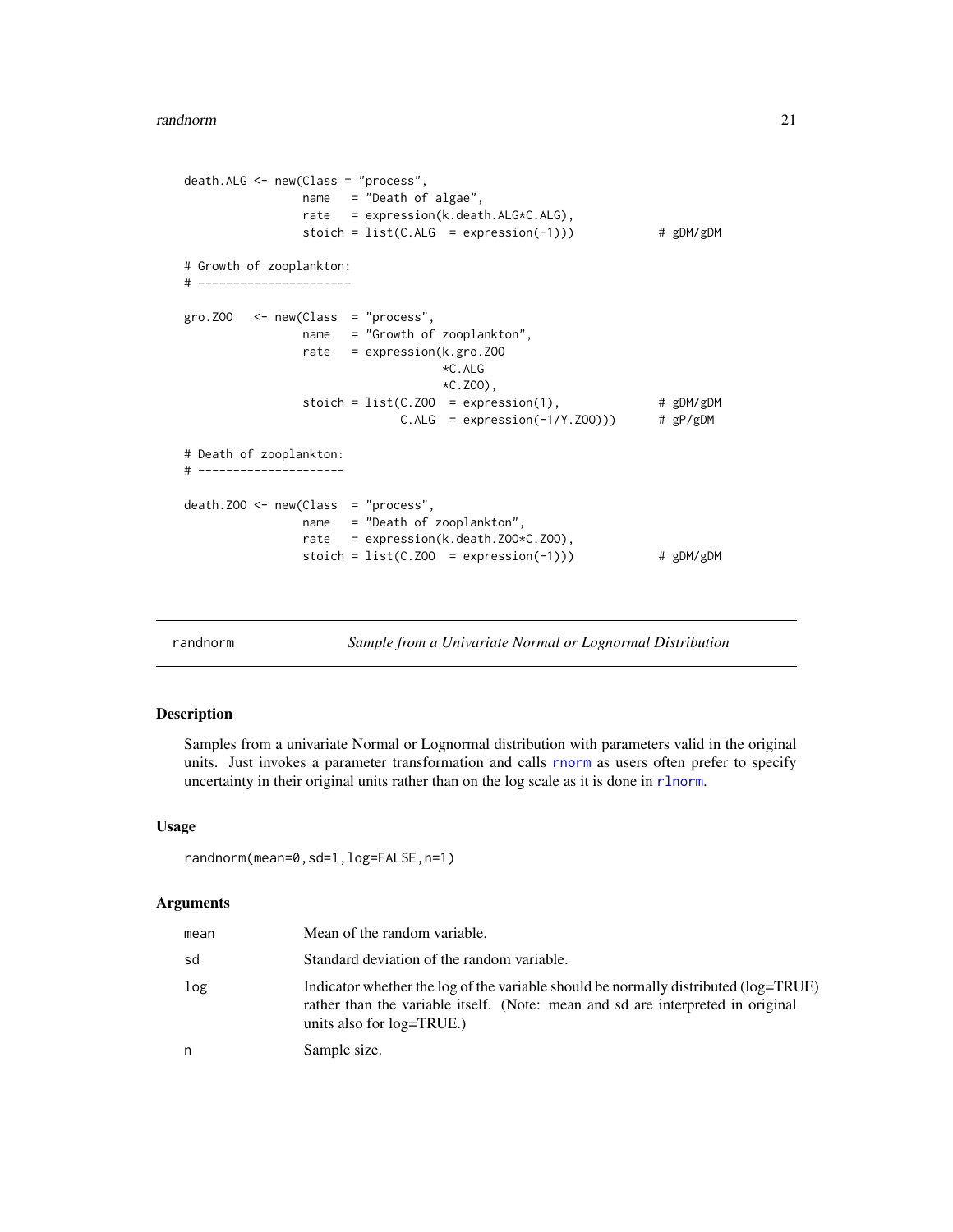<span id="page-21-0"></span>22 *randou randou randou randou randou randou randou randou randou* 

# Author(s)

Peter Reichert <peter.reichert@eawag.ch>

# See Also

[rnorm](#page-0-0), [rlnorm](#page-0-0), [randou](#page-21-1).

# Examples

```
n < -10000samp <- randnorm(mean=0,sd=1,n=n)
plot(1:length(samp),samp,xlab="index",ylab="y",cex=0.2)
mean(samp)
sd(samp)
samp <- randnorm(mean=2,sd=2,log=TRUE,n=n)
plot(1:length(samp),samp,ylim=c(0,25),xlab="index",ylab="y",cex=0.2)
mean(samp)
sd(samp)
```
<span id="page-21-1"></span>randou *Sample from an Ornstein-Uhlenbeck Process*

#### Description

Samples from an Ornstein-Uhlenbeck process and optionally exponetiates the results. In contrast to most parameterizations, sd represents the asymptotic standard deviation rather than the coefficient in the drift term of the corresponding stochastic differential equation. As in [randnorm](#page-20-1), mean and sd are interpreted in original, not in log-transformed units to facilitate the characterization of uncertainty in original units.

# Usage

randou(mean=0,sd=1,tau=0.1,y0=NA,t=0:1000/1000,log=FALSE)

# Arguments

| mean | Asymptotic mean of the process.                                                                                                                                                                                  |
|------|------------------------------------------------------------------------------------------------------------------------------------------------------------------------------------------------------------------|
| sd   | Asymptotic standard deviation of the process.                                                                                                                                                                    |
| tau  | Correlation time of the process.                                                                                                                                                                                 |
| y0   | Starting value of the process. If no value is given, the starting value will be<br>drawn randomly from the asymptotic distribution.                                                                              |
| t    | Time points at which the process should be sampled. (Note: the value at t[1]<br>will be the starting value $y(0)$ .                                                                                              |
| log  | Indicator whether the log of the variable should be an Ornstein-Uhlenbeck pro-<br>cess (log=TRUE) rather than the variable itself. (Note: mean and sd are inter-<br>preted in original units also for log=TRUE.) |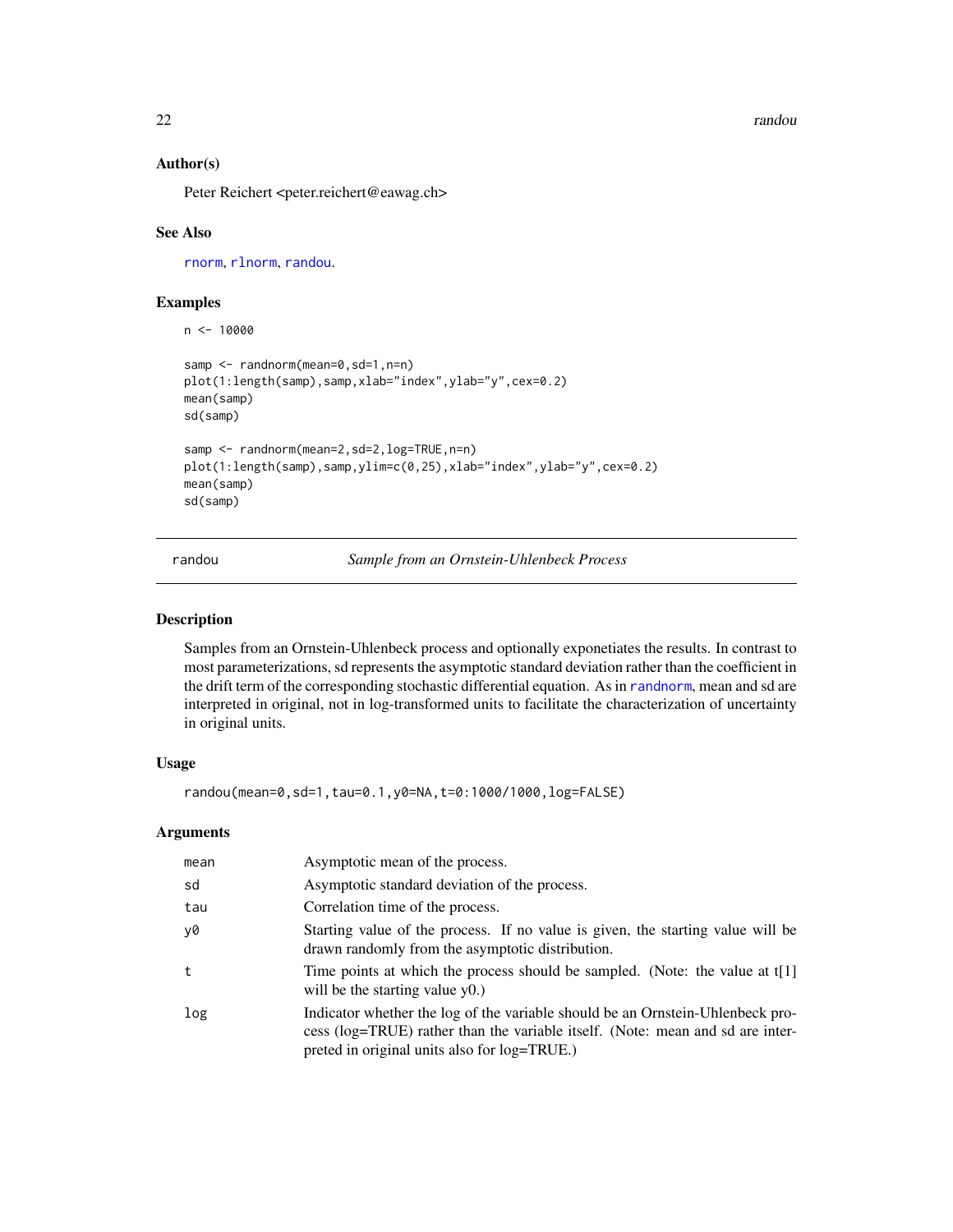# <span id="page-22-0"></span>reactor-class 23

# Author(s)

Peter Reichert <peter.reichert@eawag.ch>

# See Also

[randnorm](#page-20-1).

 $n < - 10000$ 

# Examples

```
tau <-0.1proc1 <- randou(mean=0,sd=1,tau=tau,y0= 0,t=0:n/n,log=FALSE)
proc2 <- randou(mean=0,sd=1,tau=tau,y0= 1,t=0:n/n,log=FALSE)
proc3 <- randou(mean=0,sd=1,tau=tau,y0=-1,t=0:n/n,log=FALSE)
plot(proc1,xlim=c(0,1),ylim=c(-2.5,2.5),xlab="t",ylab="y",type="l")
lines(proc2,col="red")
lines(proc3,col="blue")
abline(h=0)
mean(proc1$y)
mean(proc2$y)
mean(proc3$y)
sd(proc1$y)
sd(proc2$y)
sd(proc3$y)
procl1 <- randou(mean=2,sd=2,tau=tau,y0=1,t=0:n/n,log=TRUE)
procl2 <- randou(mean=2,sd=2,tau=tau,y0=2,t=0:n/n,log=TRUE)
procl3 <- randou(mean=2,sd=2,tau=tau,y0=3,t=0:n/n,log=TRUE)
plot(procl1,xlim=c(0,1),ylim=c(0,6),xlab="t",ylab="y",type="l")
lines(procl2,col="red")
lines(procl3,col="blue")
mean(procl1$y)
mean(procl2$y)
mean(procl3$y)
sd(procl1$y)
sd(procl2$y)
sd(procl3$y)
```
<span id="page-22-1"></span>reactor-class *Class* "reactor"

# Description

This class represents a well-mixed part of the system as a "reactor". A reactor is characterized by its initial volume, a surface area available for sessile organisms or attached substances, initial concentrations of substances and organisms in the water column and on the surface area, input into the reactor not associated with inflow, inflow into the reactor substance and organism concentrations in the inflow, outflow out of the reactor, environmental conditions to which the reactor is exposed, and processes active in the reactor.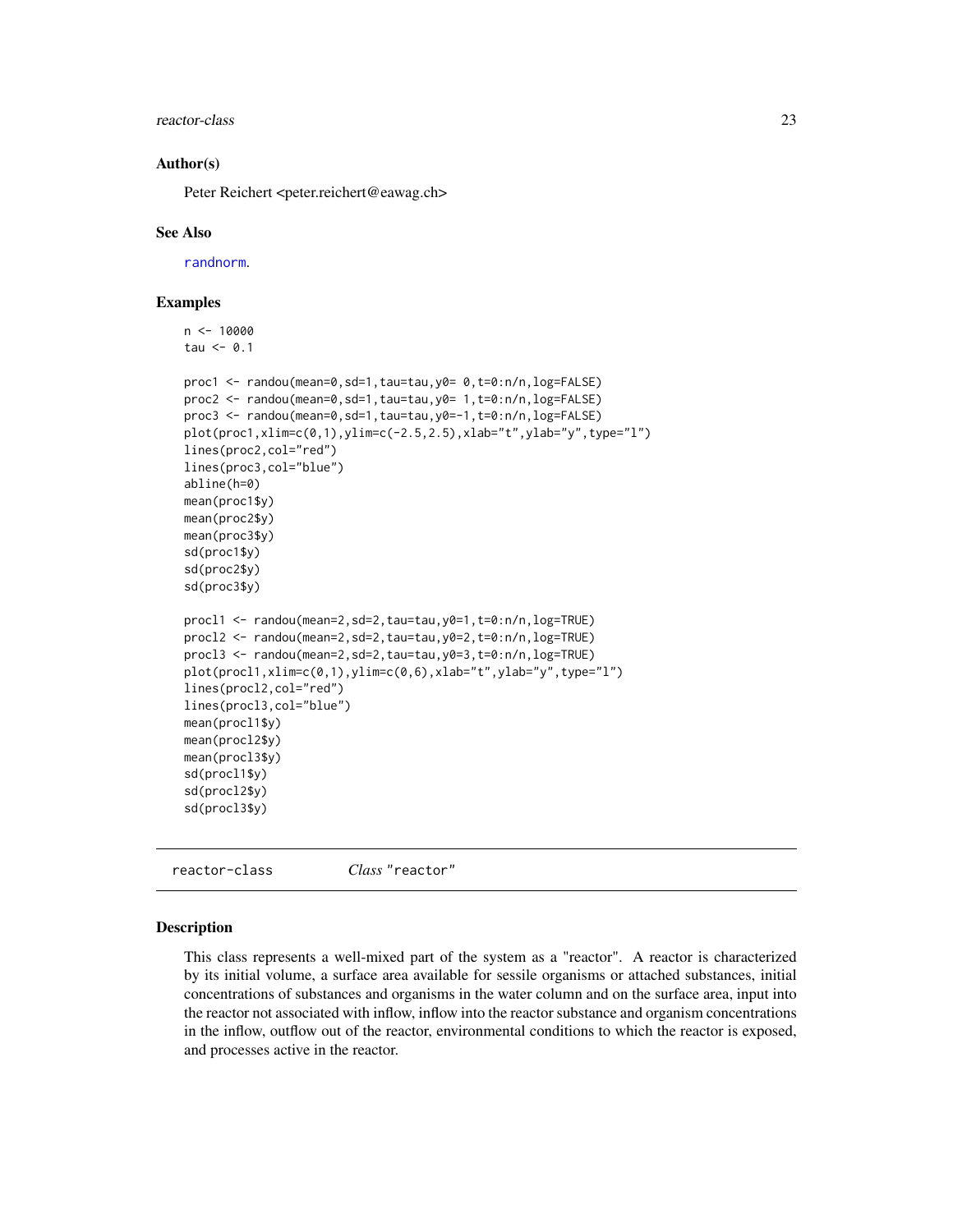# <span id="page-23-0"></span>24 reactor-class and the contract of the contract of the contract of the contract of the contract of the contract of the contract of the contract of the contract of the contract of the contract of the contract of the contr

# Objects from the Class

Objects can be created by calls of the form new("reactor", ...).

# **Slots**

name: Character string specifying the name of the reactor.

volume.ini: Expression specifying the initial volume of the reactor

- area: Expression specifying the surface area available for sessile organisms or attached substances.
- conc.pervol.ini: List of expressions specifying the initial concentrations of substances/organisms in the reactor.
- conc.perarea.ini: List of expressions specifying the initial surface density of sessile organisms or attached substances.
- input: List of expressions specifying the input of substances/organisms into the reactor.
- inflow: Expression specifying the volumetric inflow rate into the reactor.
- inflow.conc: List of expressions specifying the substance/organism concentrations in the inflow.
- outflow: Expression specifying the volumetric outflow rate of the reactor.
- cond: List of expressions specifying the environmental conditions to which the reactor is exposed.

processes: List of processes that are active in the reactor.

a: Evaluated area; for internal use only.

# Methods

calc.rates.statevar.reactor Calculates rates of change; internal use only.

# Author(s)

Peter Reichert <peter.reichert@eawag.ch>

# References

Omlin, M., Reichert, P. and Forster, R., Biogeochemical model of lake Zurich: Model equations and results, Ecological Modelling 141(1-3), 77-103, 2001.

Reichert, P., Borchardt, D., Henze, M., Rauch, W., Shanahan, P., Somlyody, L. and Vanrolleghem, P., River Water Quality Model no. 1 (RWQM1): II. Biochemical process equations, Water Sci. Tech. 43(5), 11-30, 2001.

Reichert, P. and Schuwirth, N., A generic framework for deriving process stoichiometry in environmental models, Environmental Modelling & Software, 25, 1241-1251, 2010.

# See Also

[process-class](#page-18-1), [link-class](#page-13-1), [system-class](#page-25-1), [calcres](#page-5-1), [plotres](#page-14-1).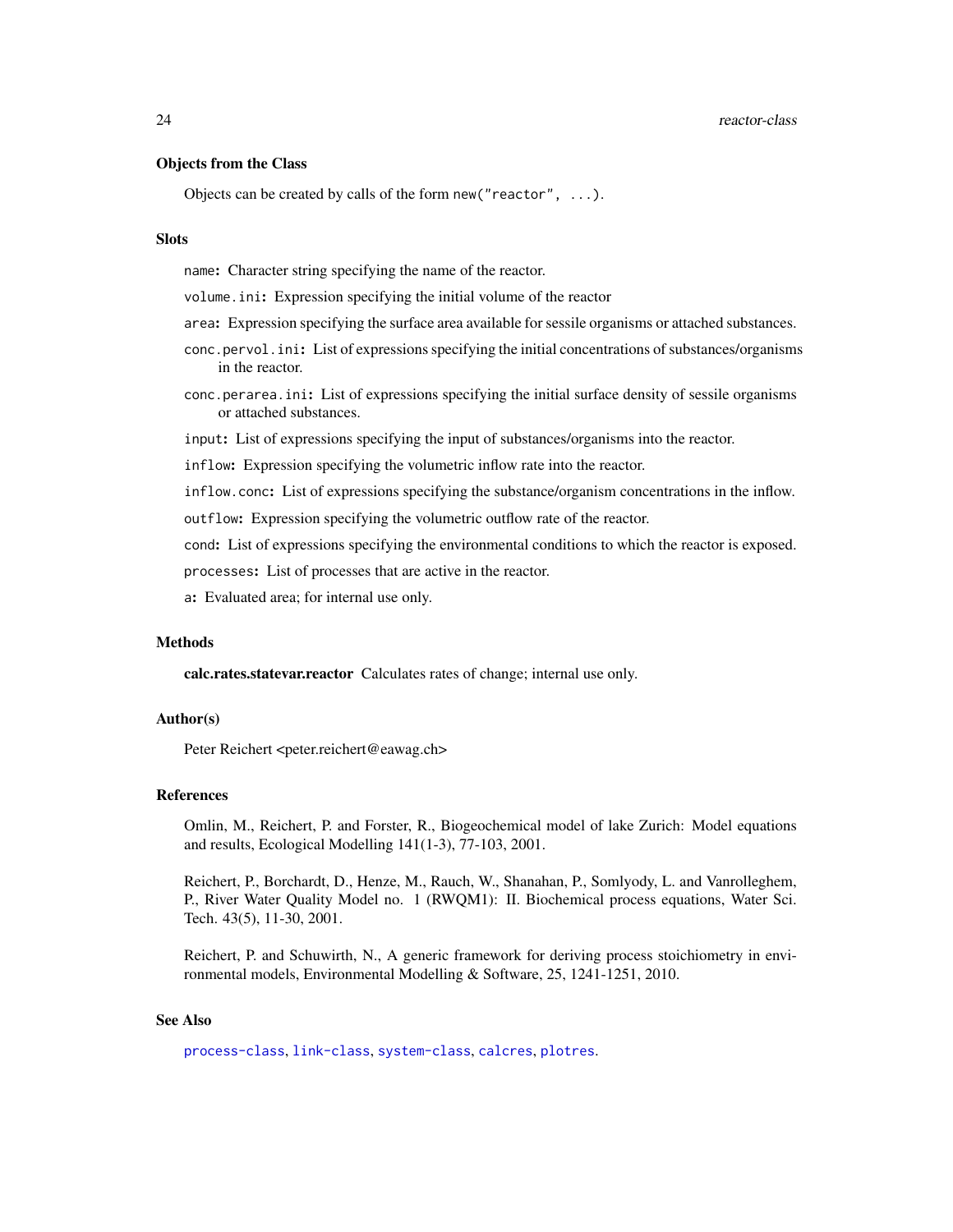# reactor-class 25

```
# Definition of parameters:
# =========================
param \leq list(k.gro.ALG = 1,
               k.gro.ZOO = 0.8, # m3/gDM/d
               k.death.ALG = 0.4, # 1/dk.death.ZOO = 0.08, # 1/d
               K.HPO4 = 0.002, # gP/m3Y. ZOO = 0.2, # gDM/gDMalpha.P.ALG = 0.002, # gP/gDMA = 8.5e+006, # m2
               h.epi = 4, # m
               Q.in = 4, # m3/sC.ALG.ini = 0.05, # gDM/m3C.Z00.ini = 0.1, # gDM/m3C.HPO4.ini = 0.02, # gP/m3C.HPO4.in = 0.04) # gP/m3
# Definition of transformation processes:
# =======================================
# Growth of algae:
# ----------------
gro.ALG <- new(Class = "process",
              name = "Growth of algae",
              rate = expression(k.gro.ALG
                                *C.HPO4/(K.HPO4+C.HPO4)
                                *C.ALG),
              stoich = list(C.ALG = expression(1), # gDM/gDMC.HPO4 = expression(-alpha.P.ALG))) # gP/gDM
# Death of algae:
# ---------------
death.ALG <- new(Class = "process",
              name = "Death of algae",
              rate = expression(k.death.ALG*C.ALG),
              stoich = list(C.ALG = expression(-1)) # gDM/gDM# Growth of zooplankton:
# ----------------------
gro. ZOO < - new(Class = "process",name = "Growth of zooplankton",
              rate = expression(k.gro.ZOO
                                *C.ALG
                                *C.ZOO),
               stoich = list(C.Z00 = expression(1), # gDM/gDMC.ALG = expression(-1/Y.ZOO))) # gP/gDM
```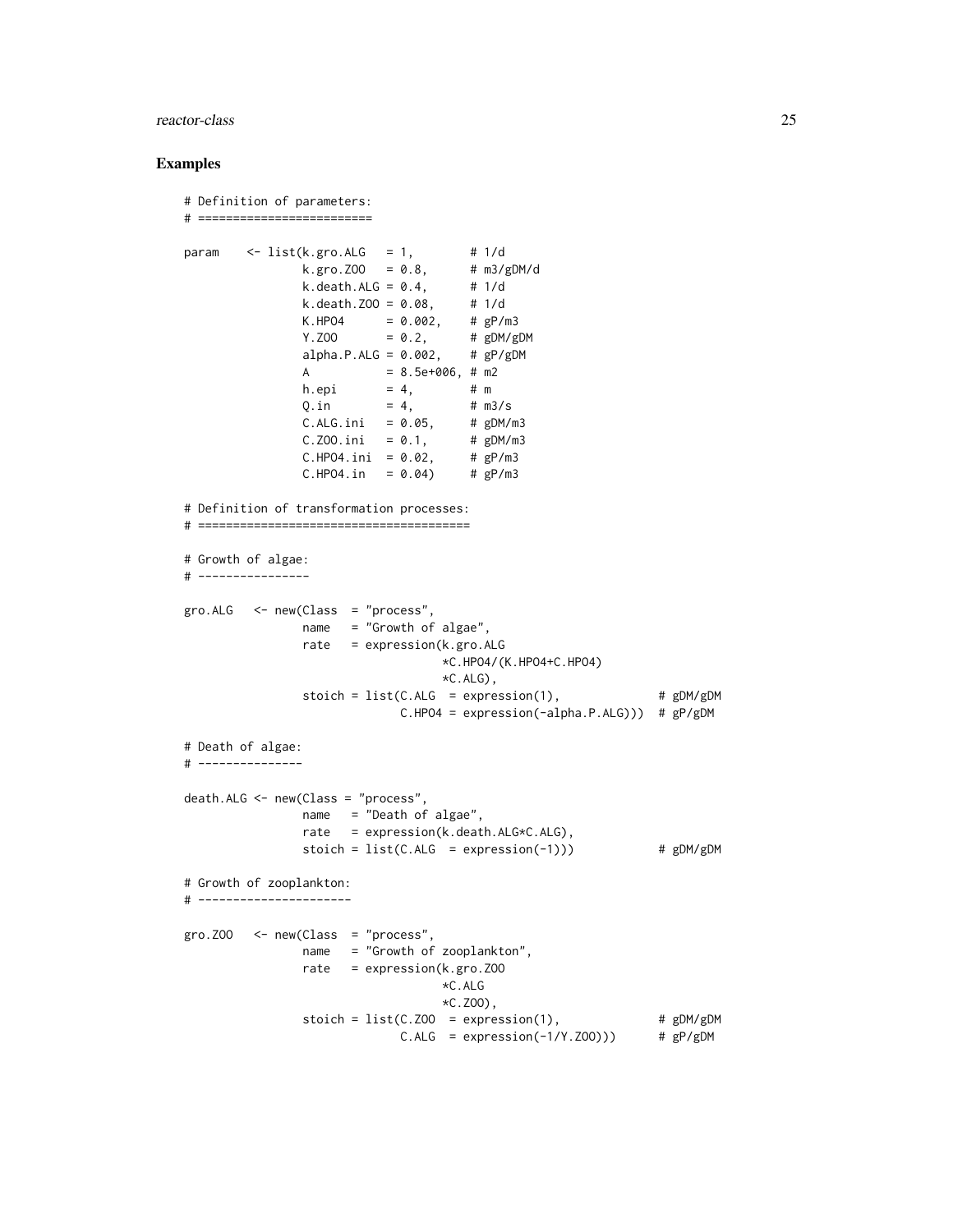```
# Death of zooplankton:
# ---------------------
death.Z00 \leq new(Class = "process",name = "Death of zooplankton",
              rate = expression(k.death.ZOO*C.ZOO),
              stoich = list(C.Z00 = expression(-1))) # gDM/gDM# Definition of reactor:
# ======================
# Epilimnion:
# -----------
epilimnion <-
  new(Class = "reactor",
      name = "Epilimnion",
      volume.ini = expression(A*h.epi),
      conc.pervol.ini = list(C.HPO4 = expression(C.HPO4.ini), # gP/m3
                           C.ALG = expression(C.ALG.ini), # gDM/m3C.ZOO = expression(C.ZOO.ini)), # gDM/m3inflow = expression(Q.in*86400), # m3/d
      inflow.conc = list(C.HPO4 = expression(C.HPO4.in),
                           C.ALG = 0,
                           C.Z00 = 0,
      outflow = expression(Q.in*86400),
      processes = list(gro.ALG,death.ALG,gro.ZOO,death.ZOO))
```
<span id="page-25-1"></span>system-class *Class* "system"

# Description

This class represents a system consisting of linked reactors, substances/organisms in the reactors and transformation processes.

Once a model is described by an object of the class system ([system-class](#page-25-1)), simulations can be performed using the member function

#### [calcres](#page-5-1),

This function integrates the system of ordinary differential equations numerically using the function [ode](#page-0-0) of the package [deSolve](#page-0-0) and produces time series of the volumes and substance and organisms concentrations as a R matrix. The results can be visualized with arbitrary R functions or a summary of all results can be produced with the function

# [plotres](#page-14-1).

<span id="page-25-0"></span>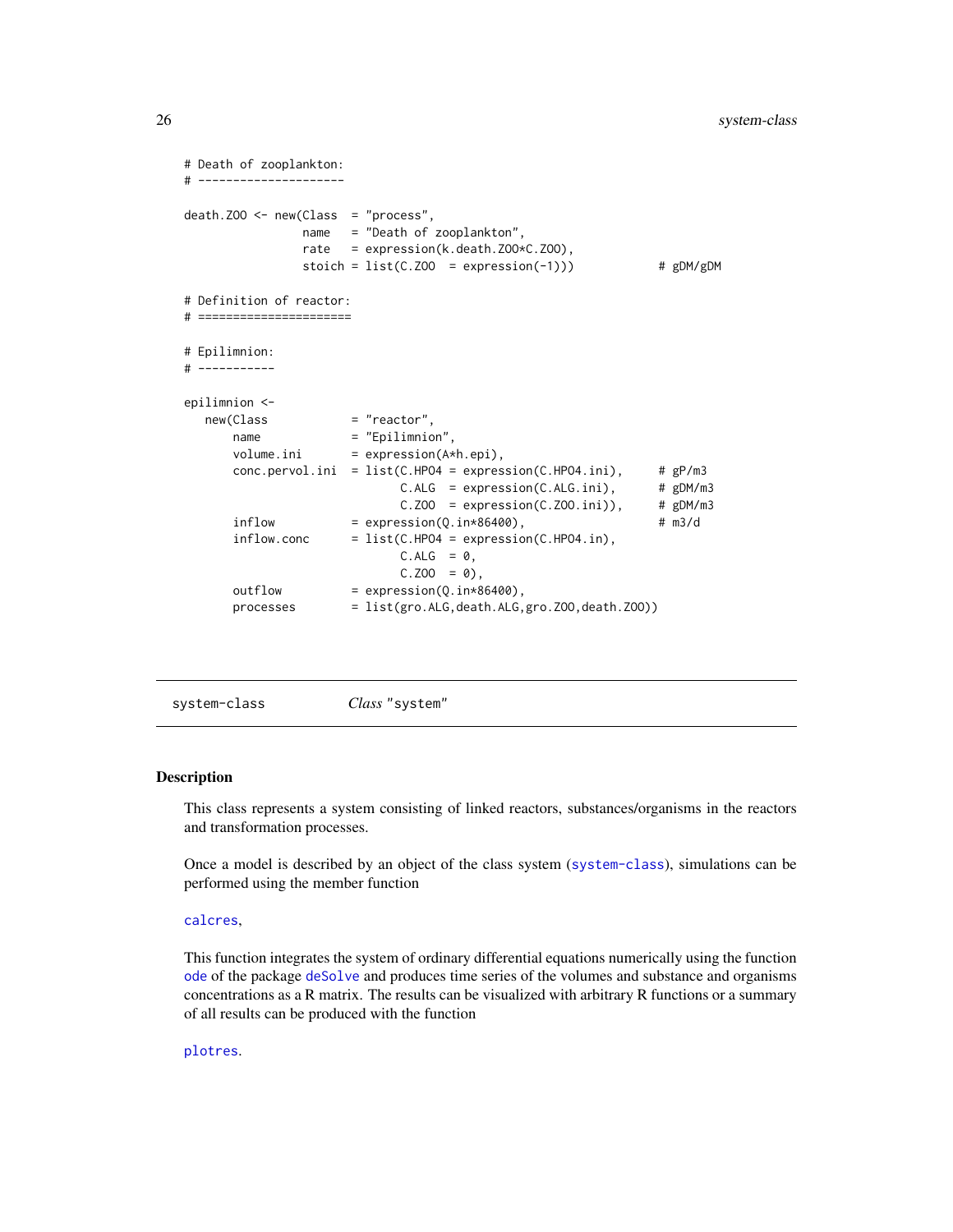# <span id="page-26-0"></span>system-class 27

# Objects from the Class

Objects can be created by calls of the form new("system", ...).

# **Slots**

name: Character string specifying the name of the system.

reactors: List of reactors that build the system.

links: List of links that connect the reactors.

- cond: List of expressions that specify global environmental conditions to which all reactrs are exposed.
- param: List of model parameters in the form of numerical values or lists of vectors for x and y values describing a realization of a time-dependent parameter.

t.out: Numeric vector of points in time at which output should be calculated.

# Methods

calcres Calculates simulation results, see [calcres](#page-5-1)

# Author(s)

Peter Reichert <peter.reichert@eawag.ch>

# References

Omlin, M., Reichert, P. and Forster, R., Biogeochemical model of lake Zurich: Model equations and results, Ecological Modelling 141(1-3), 77-103, 2001.

Reichert, P., Borchardt, D., Henze, M., Rauch, W., Shanahan, P., Somlyody, L. and Vanrolleghem, P., River Water Quality Model no. 1 (RWQM1): II. Biochemical process equations, Water Sci. Tech. 43(5), 11-30, 2001.

Reichert, P. and Schuwirth, N., A generic framework for deriving process stoichiometry in environmental models, Environmental Modelling & Software, 25, 1241-1251, 2010.

Soetaert, K., Petzoldt, T., and Woodrow Setzer, R. Solving differential equations in R: Package deSolve. Journal of Statistical Software, 33(9), 2010.

Soetaert, K., Cash, J., and Mazzia, F. Solving Differential Equations in R. Springer, Heidelberg, Germany. 2012.

# See Also

[process-class](#page-18-1), [reactor-class](#page-22-1), [link-class](#page-13-1), [calcres](#page-5-1), [plotres](#page-14-1).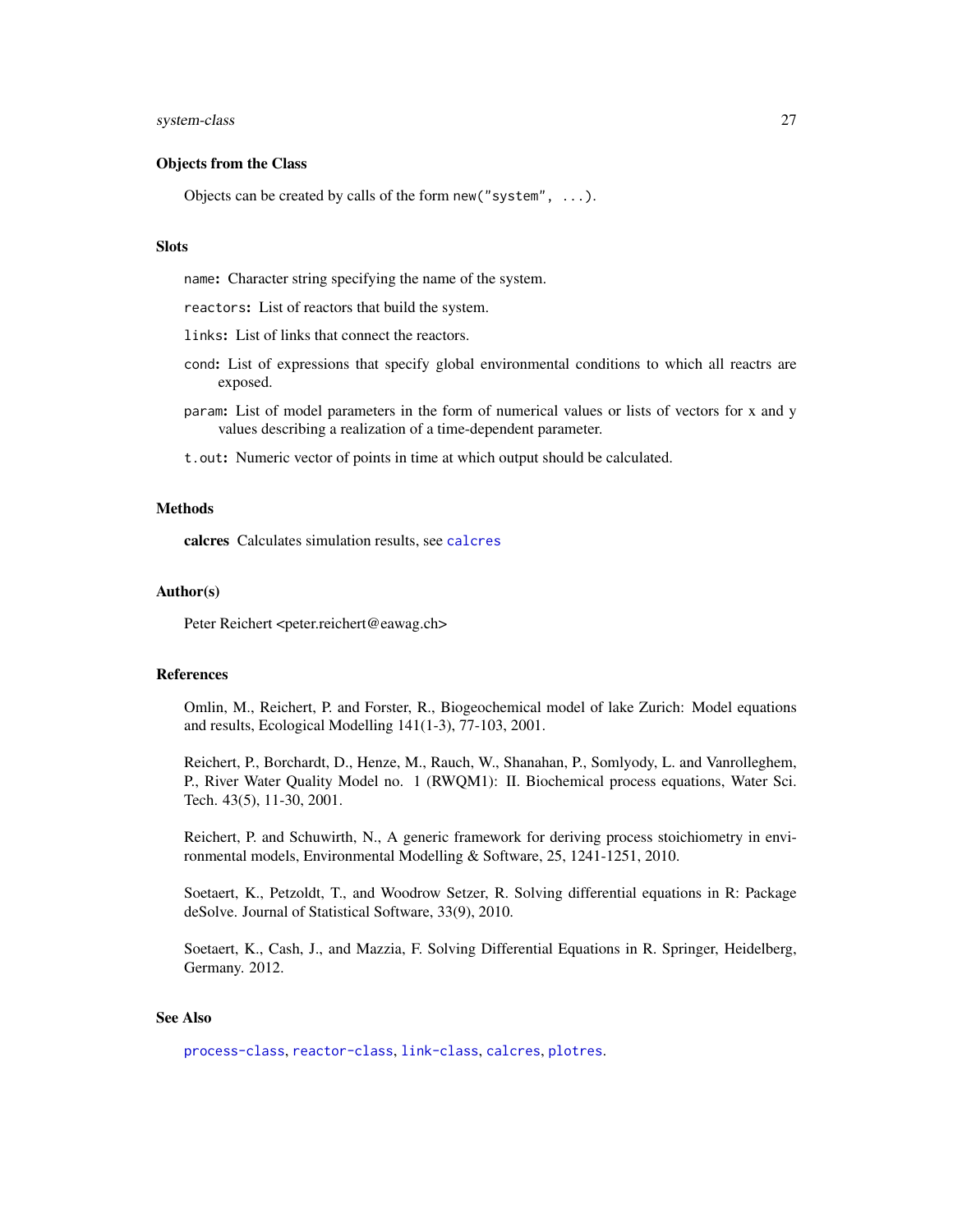```
# Definition of parameters:
# =========================
param \leq list(k.gro.ALG = 1,
               k.gro.ZOO = 0.8, # m3/gDM/d
               k.death.ALG = 0.4, # 1/dk.death.ZOO = 0.08, # 1/d
               K.HPO4 = 0.002, # gP/m3Y. ZOO = 0.2, # gDM/gDMalpha.P.ALG = 0.002, # gP/gDMA = 8.5e+006, # m2
               h.epi = 4, # m
               Q.in = 4, # m3/sC.ALG.ini = 0.05, # gDM/m3C.Z00.ini = 0.1, # gDM/m3C.HPO4.ini = 0.02, # gP/m3C.HPO4.in = 0.04) # gP/m3
# Definition of transformation processes:
# =======================================
# Growth of algae:
# ----------------
gro.ALG <- new(Class = "process",
              name = "Growth of algae",
              rate = expression(k.gro.ALG
                                *C.HPO4/(K.HPO4+C.HPO4)
                                *C.ALG),
              stoich = list(C.ALG = expression(1), # gDM/gDMC.HPO4 = expression(-alpha.P.ALG))) # gP/gDM
# Death of algae:
# ---------------
death.ALG <- new(Class = "process",
              name = "Death of algae",
              rate = expression(k.death.ALG*C.ALG),
              stoich = list(C.ALG = expression(-1)) # gDM/gDM# Growth of zooplankton:
# ----------------------
gro. ZOO < - new(Class = "process",name = "Growth of zooplankton",
              rate = expression(k.gro.ZOO
                                *C.ALG
                                *C.ZOO),
               stoich = list(C.Z00 = expression(1), # gDM/gDMC.ALG = expression(-1/Y.ZOO))) # gP/gDM
```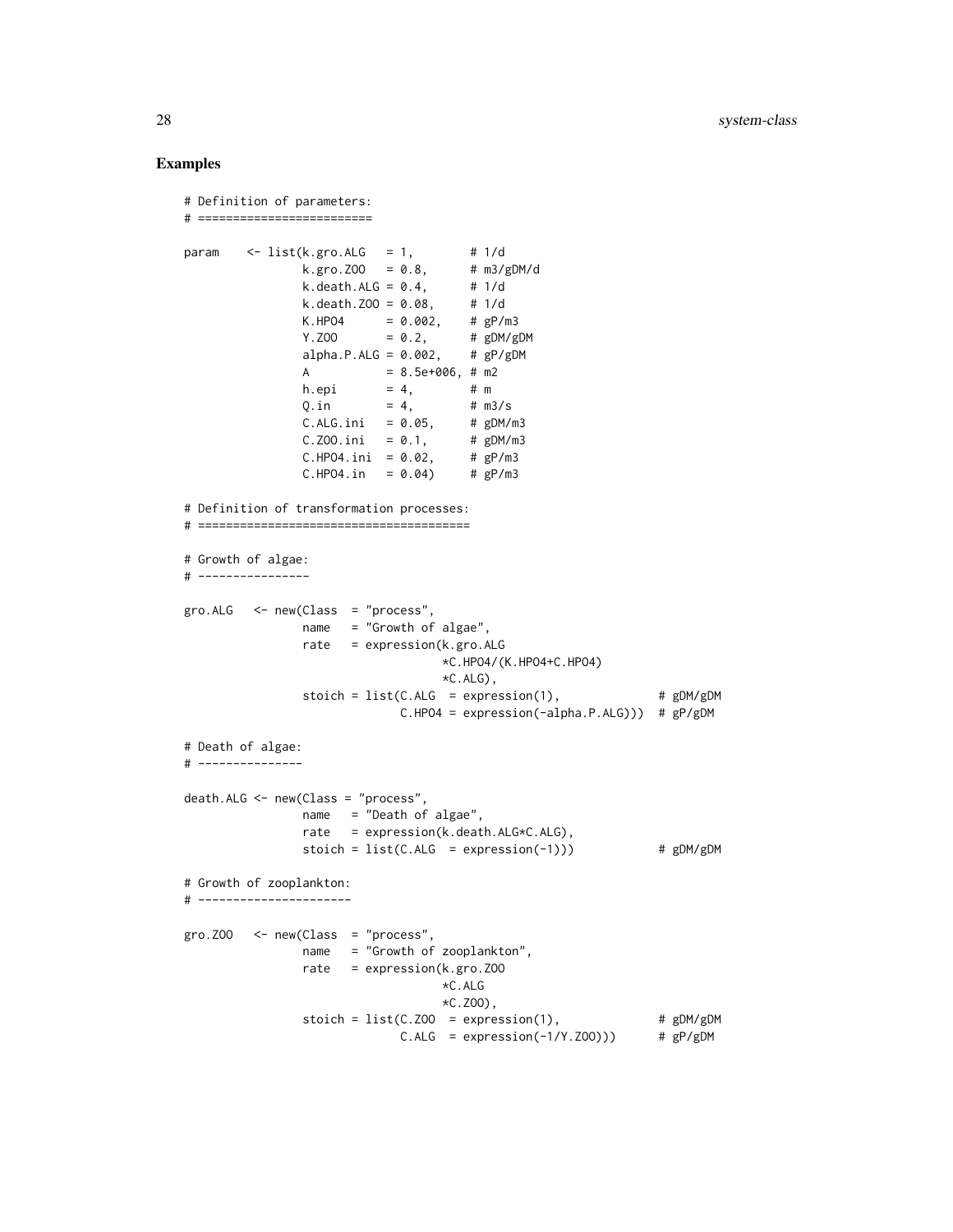# system-class 29

```
# Death of zooplankton:
# ---------------------
death.Z00 \leq new(Class = "process",name = "Death of zooplankton",
               rate = expression(k.death.ZOO*C.ZOO),
               stoich = list(C.Z00 = expression(-1))) # gDM/gDM# Definition of reactor:
# ======================
# Epilimnion:
# -----------
epilimnion <-
  new(Class = "reactor",<br>name = "Epilimnio
      name = "Epilimnion",
      volume.ini = expression(A*h.epi),
      conc.pervol.ini = list(C.HPO4 = expression(C.HPO4.ini), # gP/m3
                            C.ALG = expression(C.ALG.ini), # gDM/m3C.ZOO = expression(C.ZOO.ini)), # gDM/m3inflow = expression(Q.in*86400), # m3/d
      inflow.conc = list(C.HPO4 = expression(C.HPO4.in),
                            C.ALG = 0,C.Z00 = 0,
      outflow = expression(Q.in*86400),
      processes = list(gro.ALG,death.ALG,gro.ZOO,death.ZOO))
# Definition of system:
# =====================
# Lake system:
# ------------
system \leq new(Class = "system",
            name = "Lake",
            reactors = list(epilimnion),
            param = param,
            t.out = seq(0, 365, by=1))
```